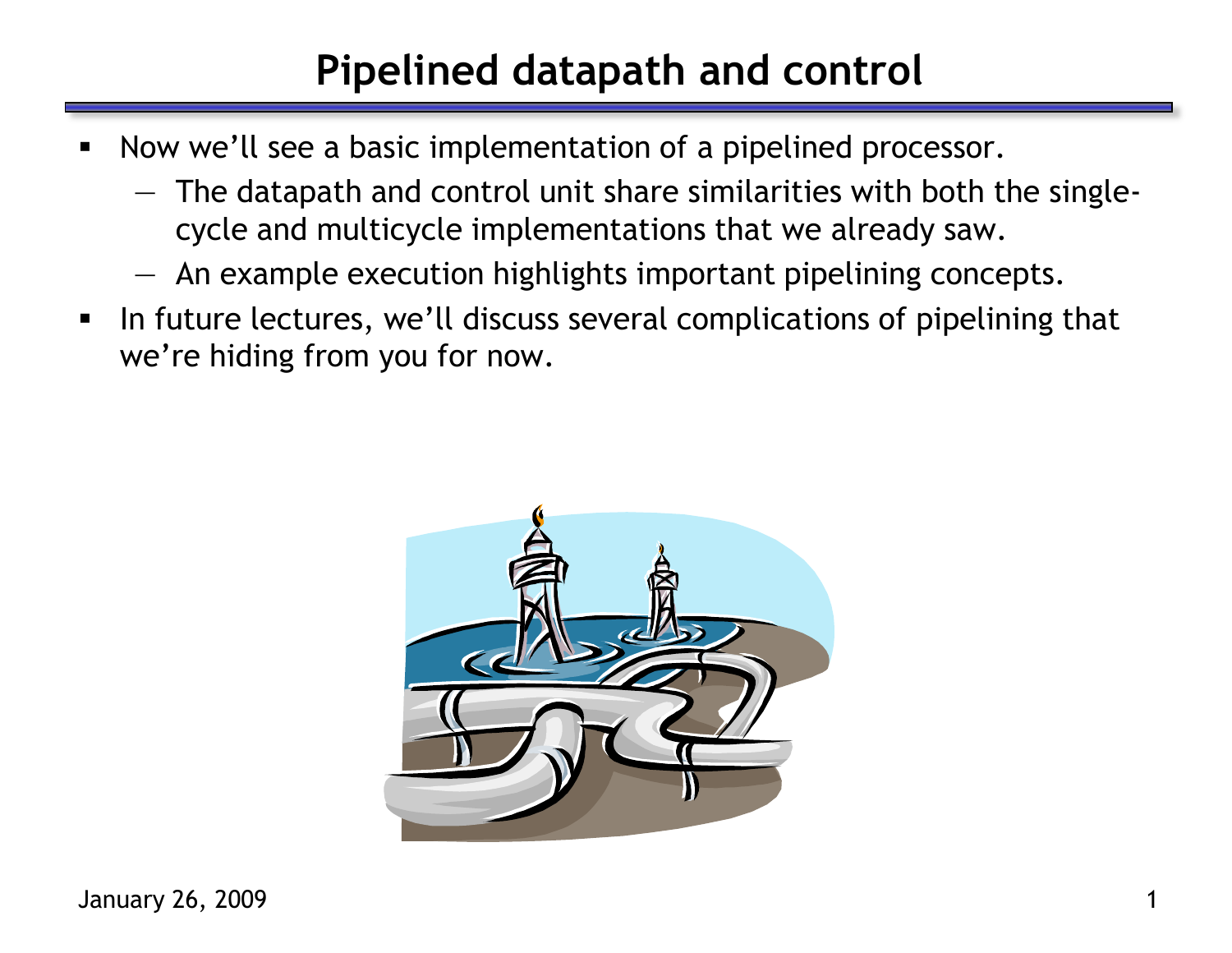# **Pipelining concepts**

- A pipelined processor allows multiple instructions to execute at once, and each instruction uses a different functional unit in the datapath.
- **This increases throughput, so programs can run faster.** 
	- One instruction can finish executing on every clock cycle, and simpler stages also lead to shorter cycle times.

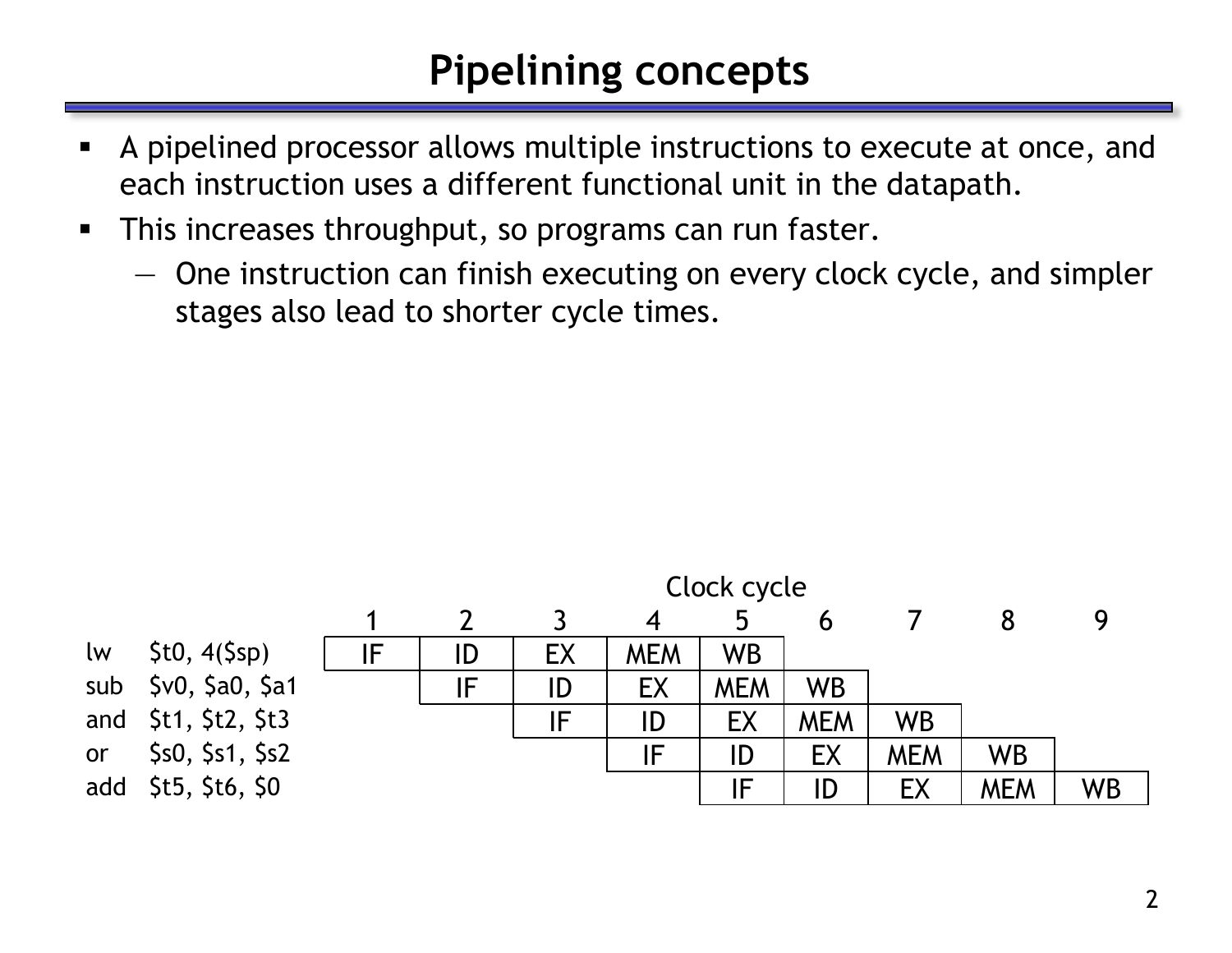# **Pipelined Datapath**

- The whole point of pipelining is to allow multiple instructions to execute at the same time.
- We may need to perform several operations in the same cycle.
	- Increment the PC and add registers at the same time.
	- Fetch one instruction while another one reads or writes data.

|     |                     | Clock cycle |    |    |                  |            |            |            |            |           |
|-----|---------------------|-------------|----|----|------------------|------------|------------|------------|------------|-----------|
|     |                     |             |    |    | $\boldsymbol{4}$ | 5          |            |            |            |           |
| lw  | \$t0, 4(Ssp)        | IF          | ID | EХ | <b>MEM</b>       | <b>WB</b>  |            |            |            |           |
| sub | \$v0, \$a0, \$a1    |             | IF | ID | EX               | <b>MEM</b> | <b>WB</b>  |            |            |           |
| and | \$t1, \$t2, \$t3    |             |    | IF | ID               | EX         | <b>MEM</b> | <b>WB</b>  |            |           |
| or  | \$s0, \$s1, \$s2    |             |    |    | IF               | ID         | EX         | <b>MEM</b> | <b>WB</b>  |           |
|     | add \$t5, \$t6, \$0 |             |    |    |                  | F          | ID         | EX         | <b>MEM</b> | <b>WB</b> |

 Thus, like the single-cycle datapath, a pipelined processor will need to duplicate hardware elements that are needed several times in the same clock cycle.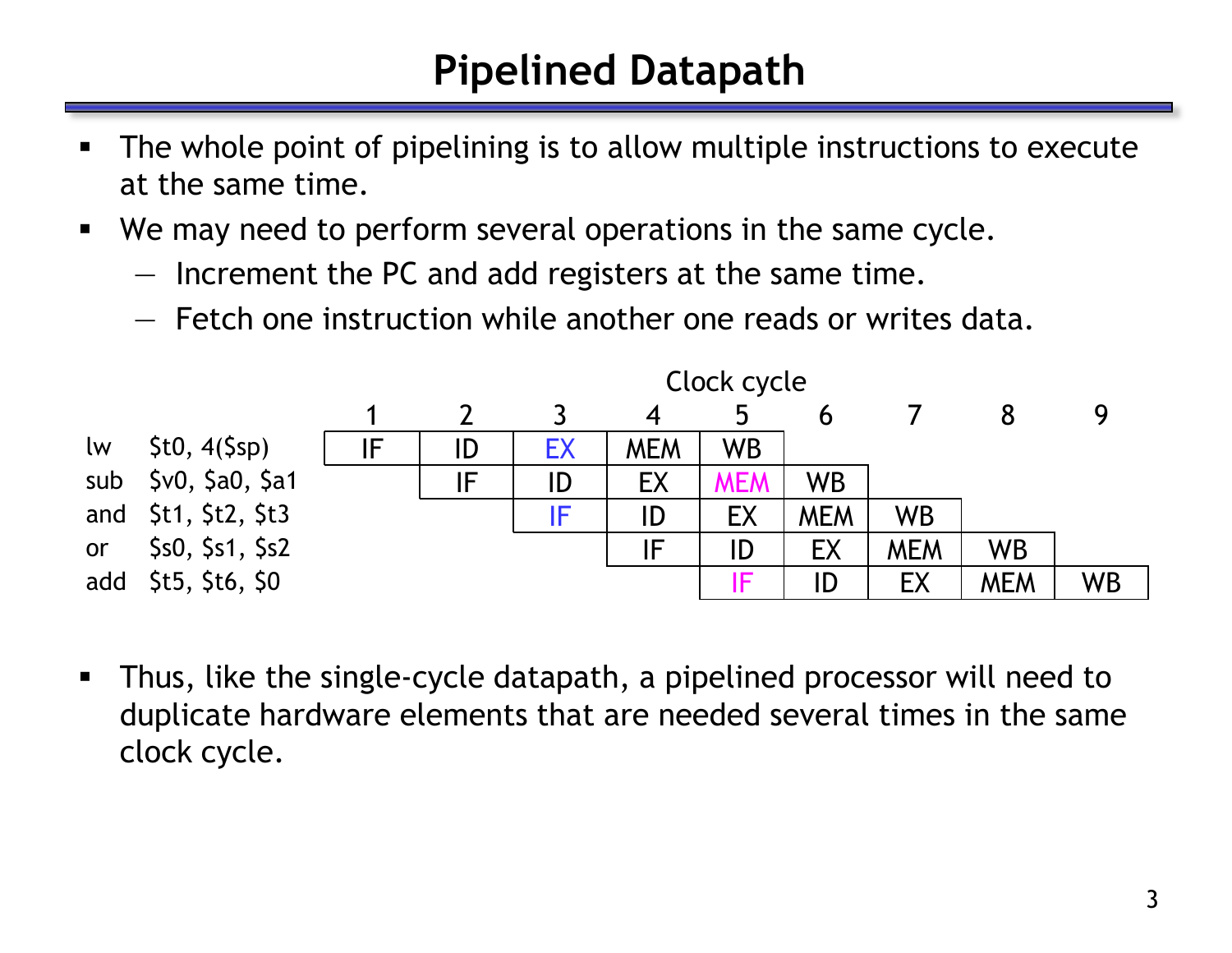# **One register file is enough**

We need only one register file to support both the ID and WB stages.



- **Reads and writes go to separate ports on the register file.**
- Writes occur in the first half of the cycle, reads occur in the second half.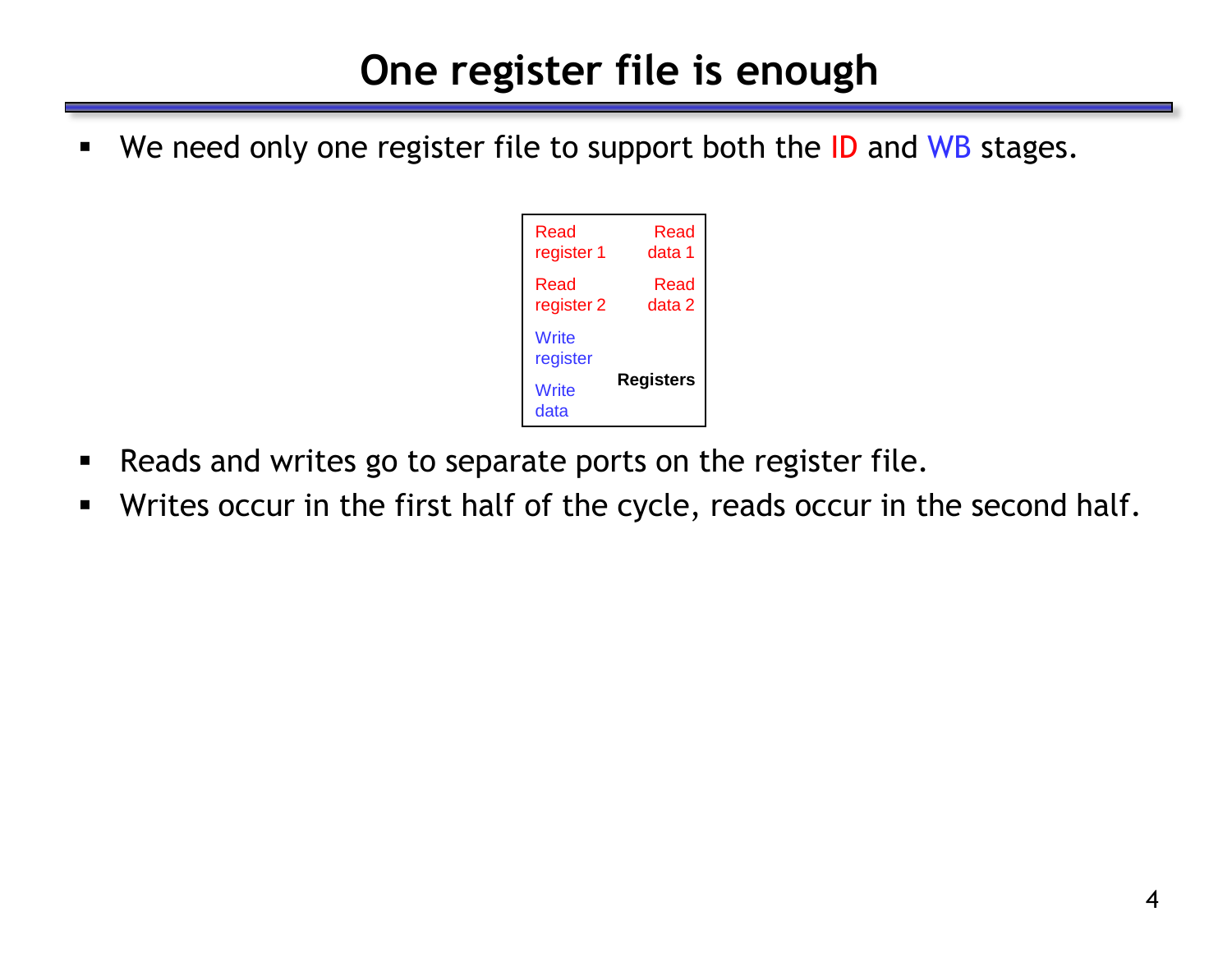### **Single-cycle datapath, slightly rearranged**

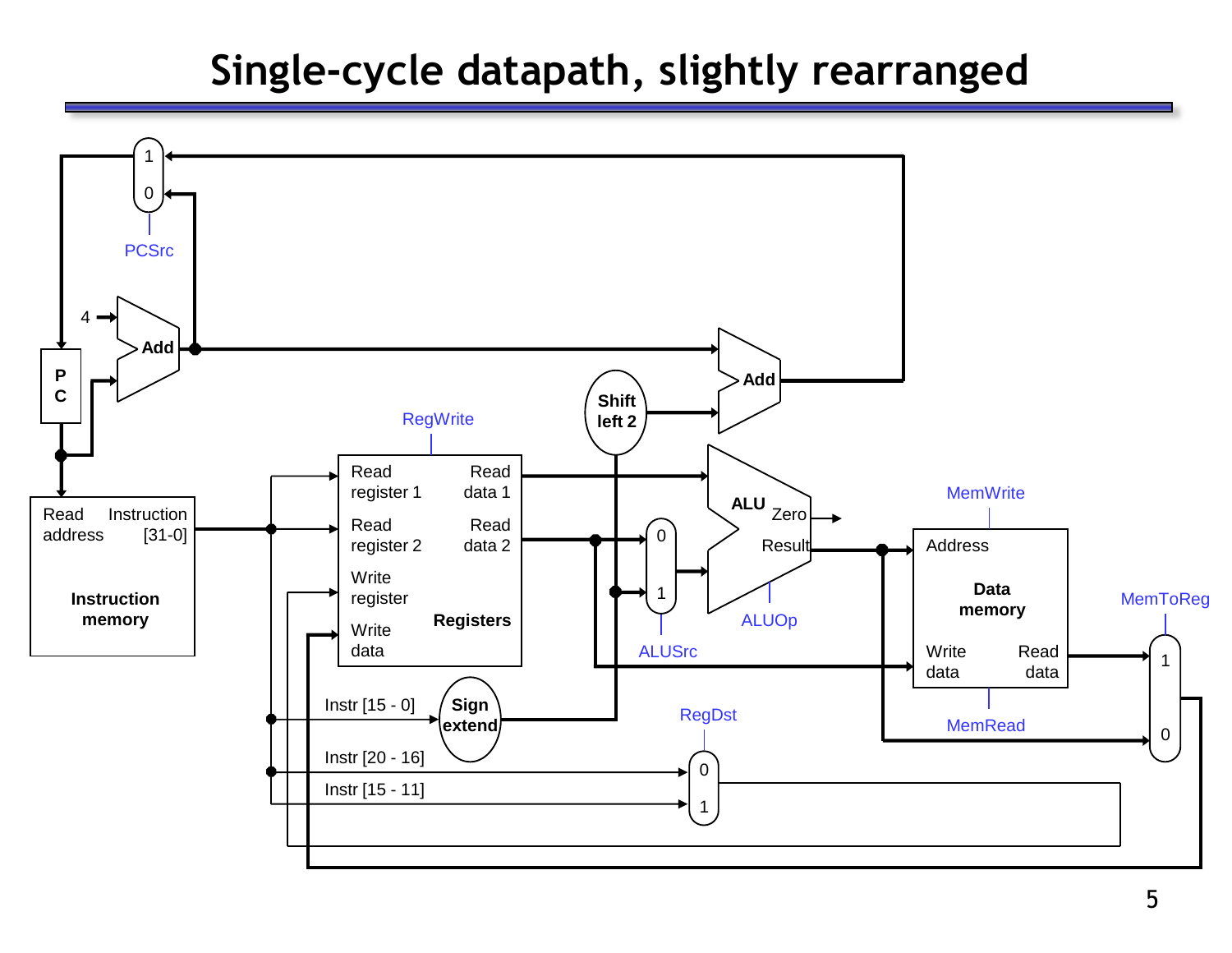# **What's been changed?**

- Almost nothing! This is equivalent to the original single-cycle datapath.
	- There are separate memories for instructions and data.
	- There are two adders for PC-based computations and one ALU.
	- The control signals are the same.
- Only some cosmetic changes were made to make the diagram smaller.
	- A few labels are missing, and the muxes are smaller.
	- The data memory has only one Address input. The actual memory operation can be determined from the MemRead and MemWrite control signals.
- The datapath components have also been moved around in preparation for adding pipeline registers.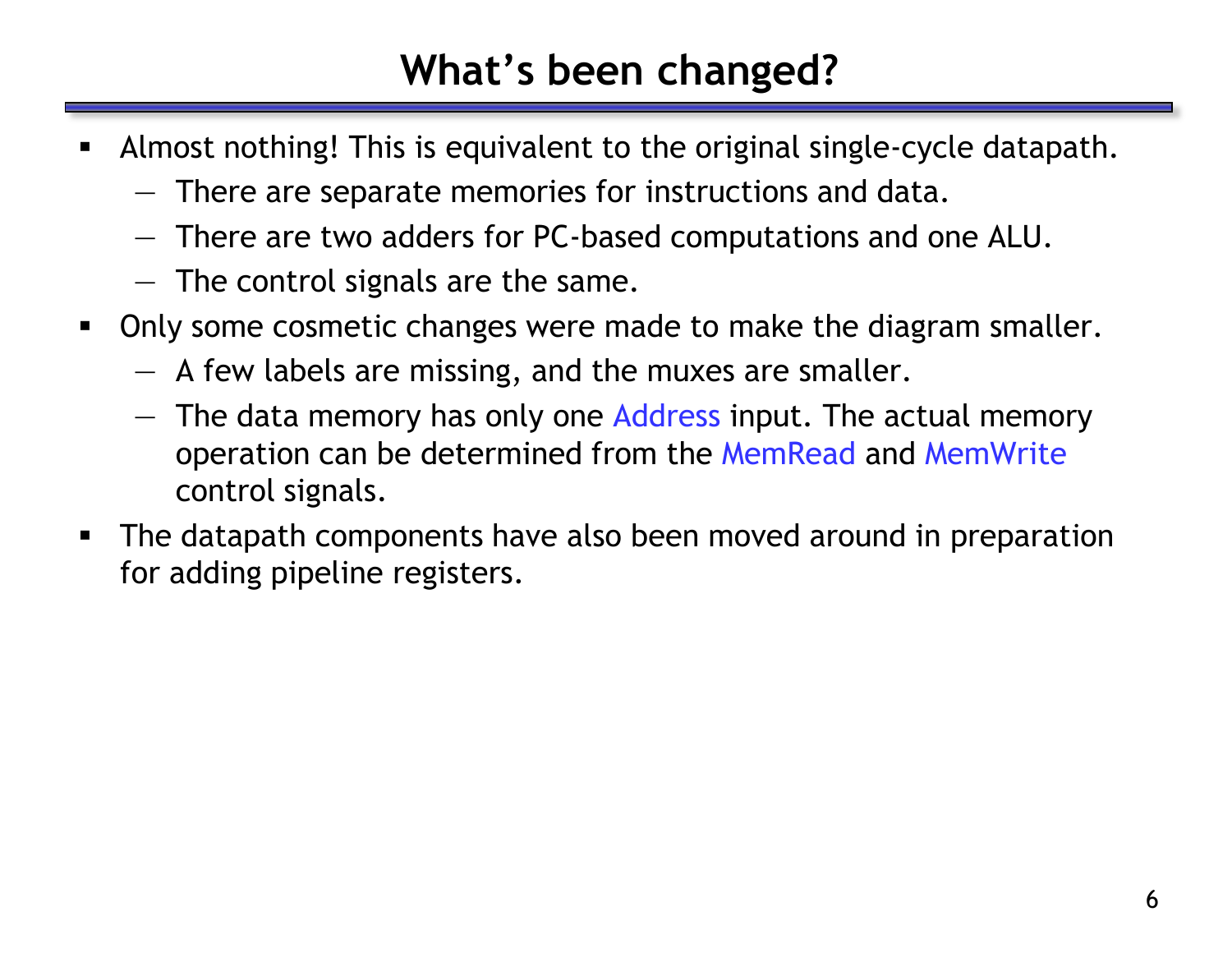## **Pipeline registers**

- We'll add intermediate registers to our pipelined datapath too.
- There's a lot of information to save, however. We'll simplify our diagrams by drawing just one big pipeline register between each stage.
- **The registers are named for the stages they connect.**



 No register is needed after the WB stage, because after WB the instruction is done.

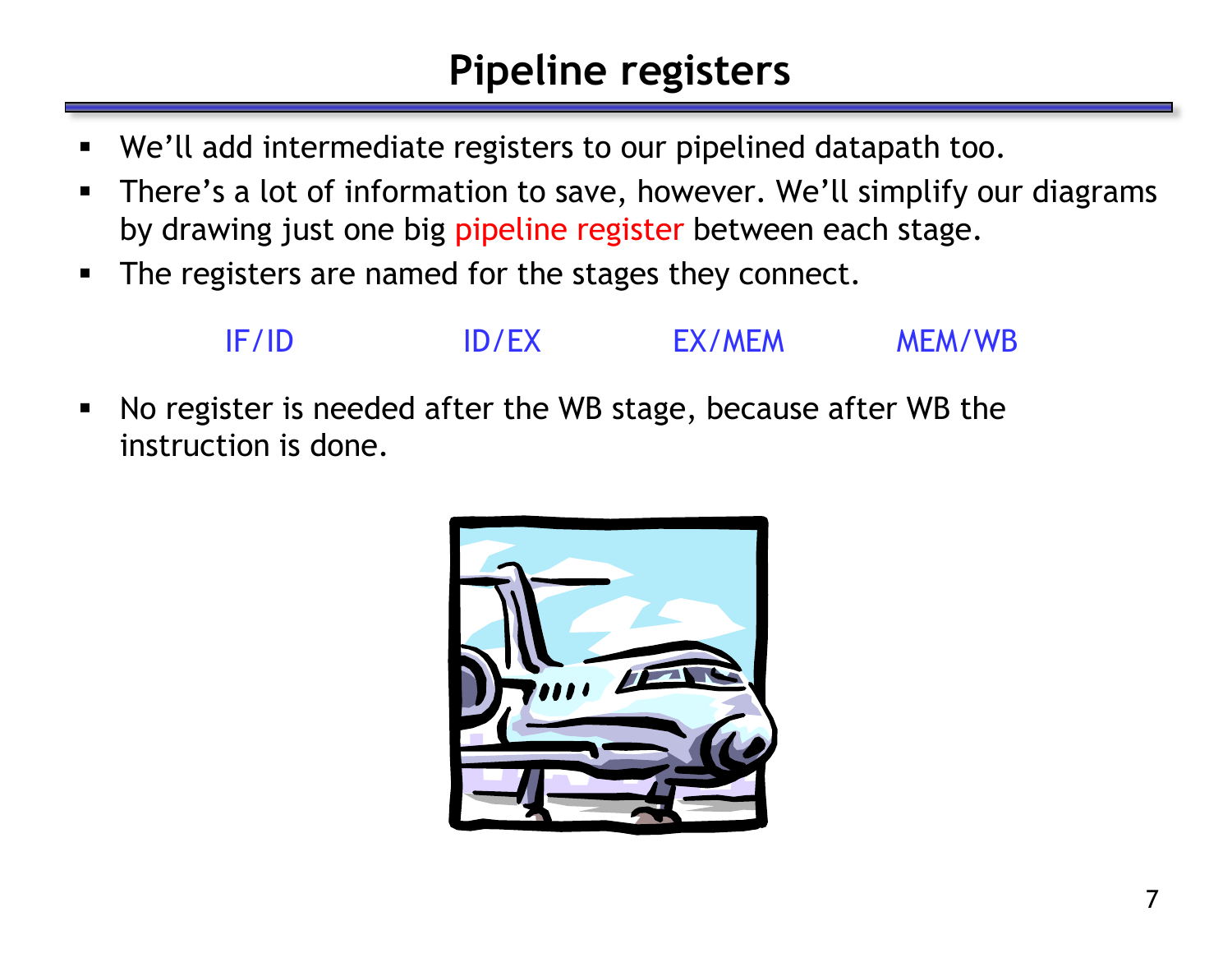#### **Pipelined datapath**

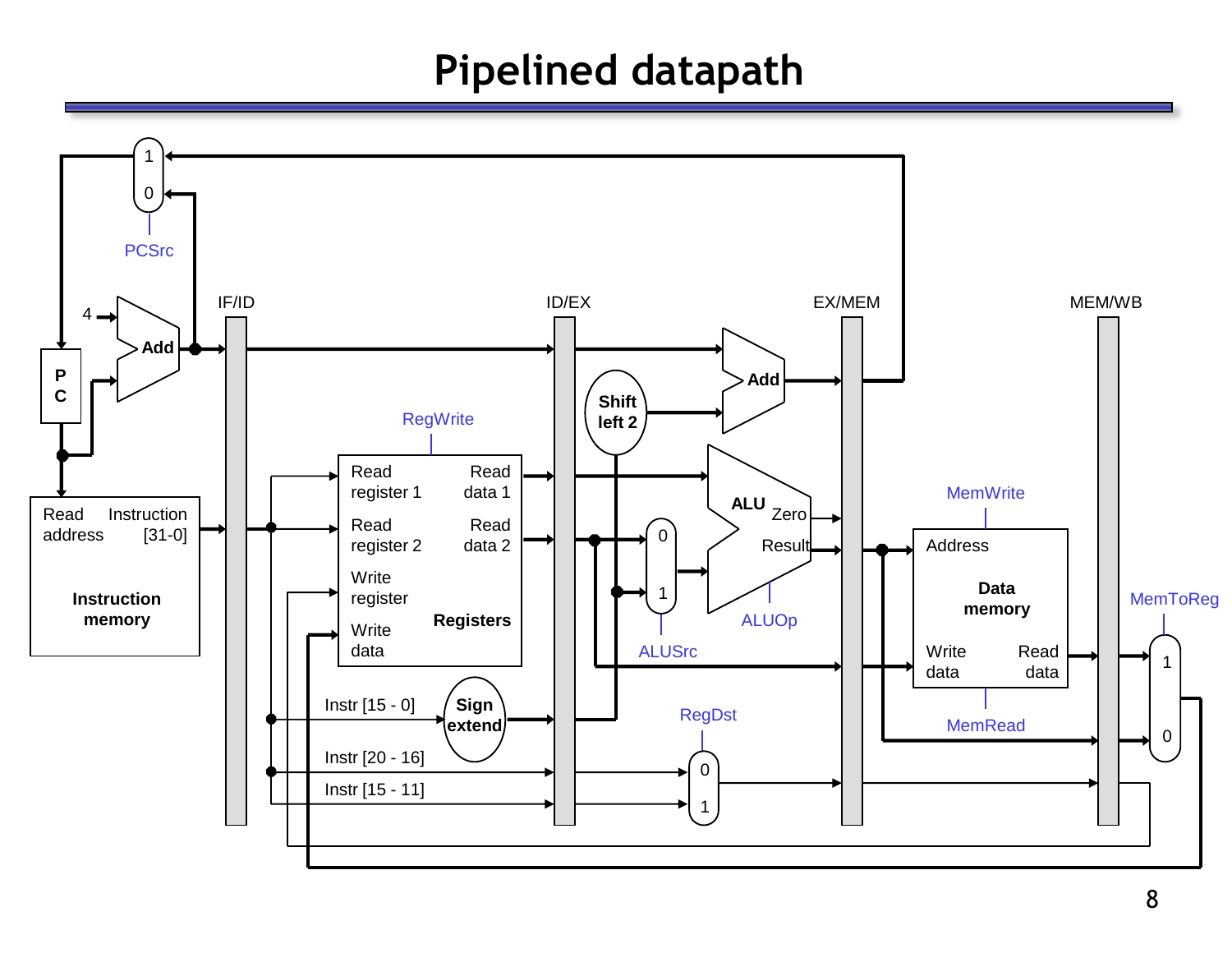# **Propagating values forward**

- Any data values required in later stages must be propagated through the pipeline registers.
- **The most extreme example is the destination register.** 
	- The rd field of the instruction word, retrieved in the first stage (IF), determines the destination register. But that register isn't updated until the *fifth* stage (WB).
	- Thus, the rd field must be passed through all of the pipeline stages, as shown in red on the next slide.
- Notice that we can't keep a single "instruction register" like we did before in the multicycle datapath, because the pipelined machine needs to fetch a new instruction every clock cycle.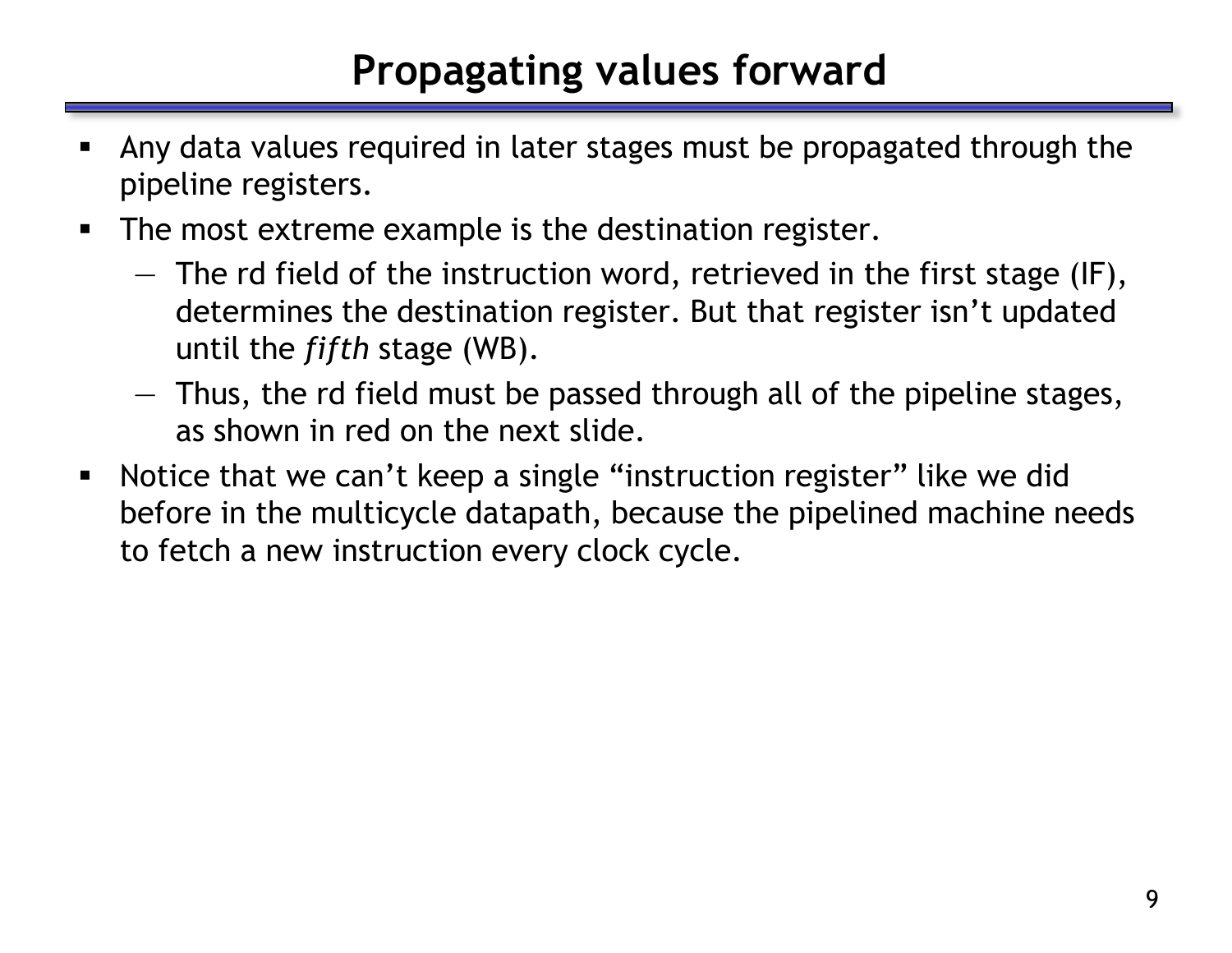### **The destination register**

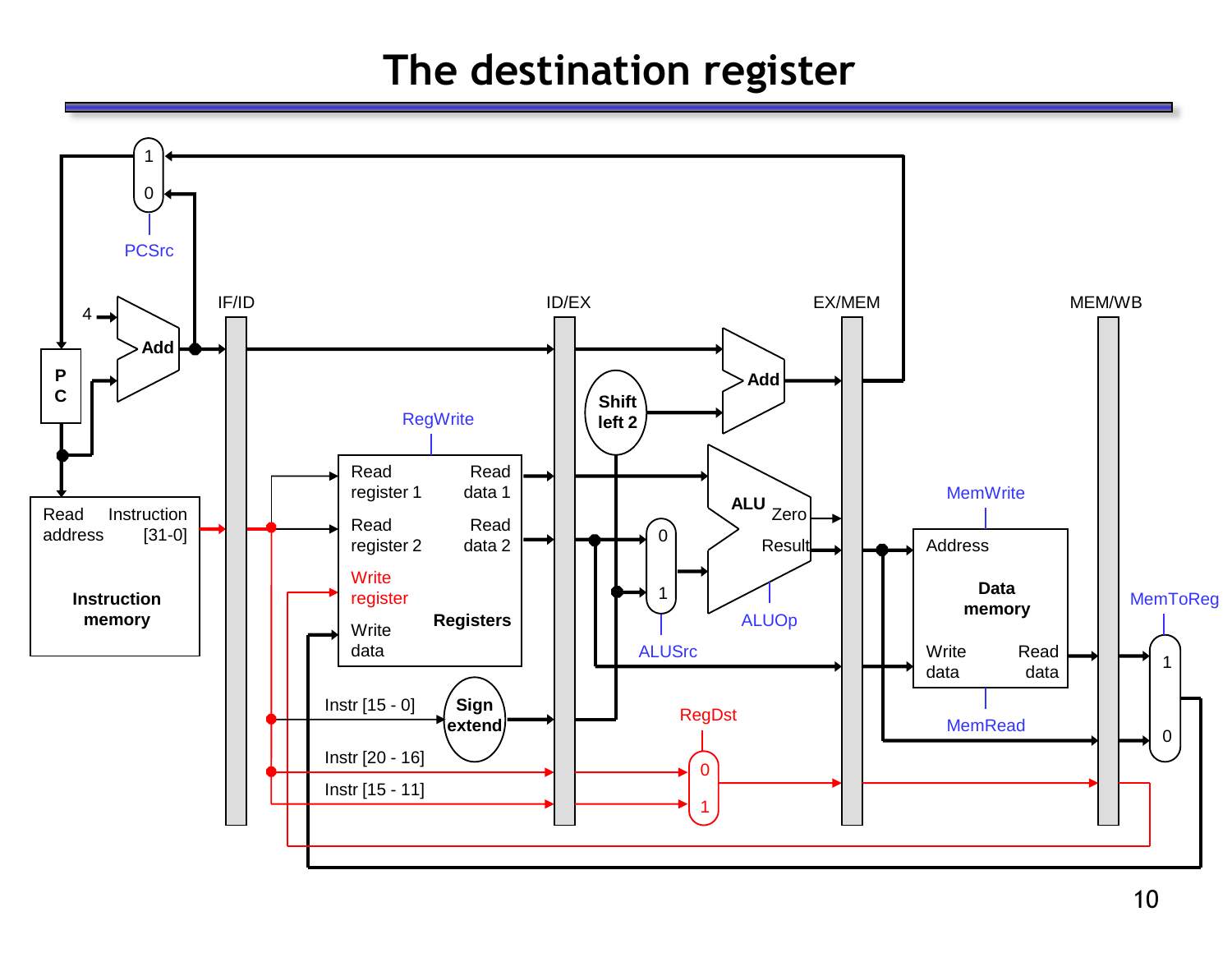## **What about control signals?**

- The control signals are generated in the same way as in the single-cycle processor—after an instruction is fetched, the processor decodes it and produces the appropriate control values.
- But just like before, some of the control signals will not be needed until some later stage and clock cycle.
- These signals must be propagated through the pipeline until they reach the appropriate stage. We can just pass them in the pipeline registers, along with the other data.
- Control signals can be categorized by the pipeline stage that uses them.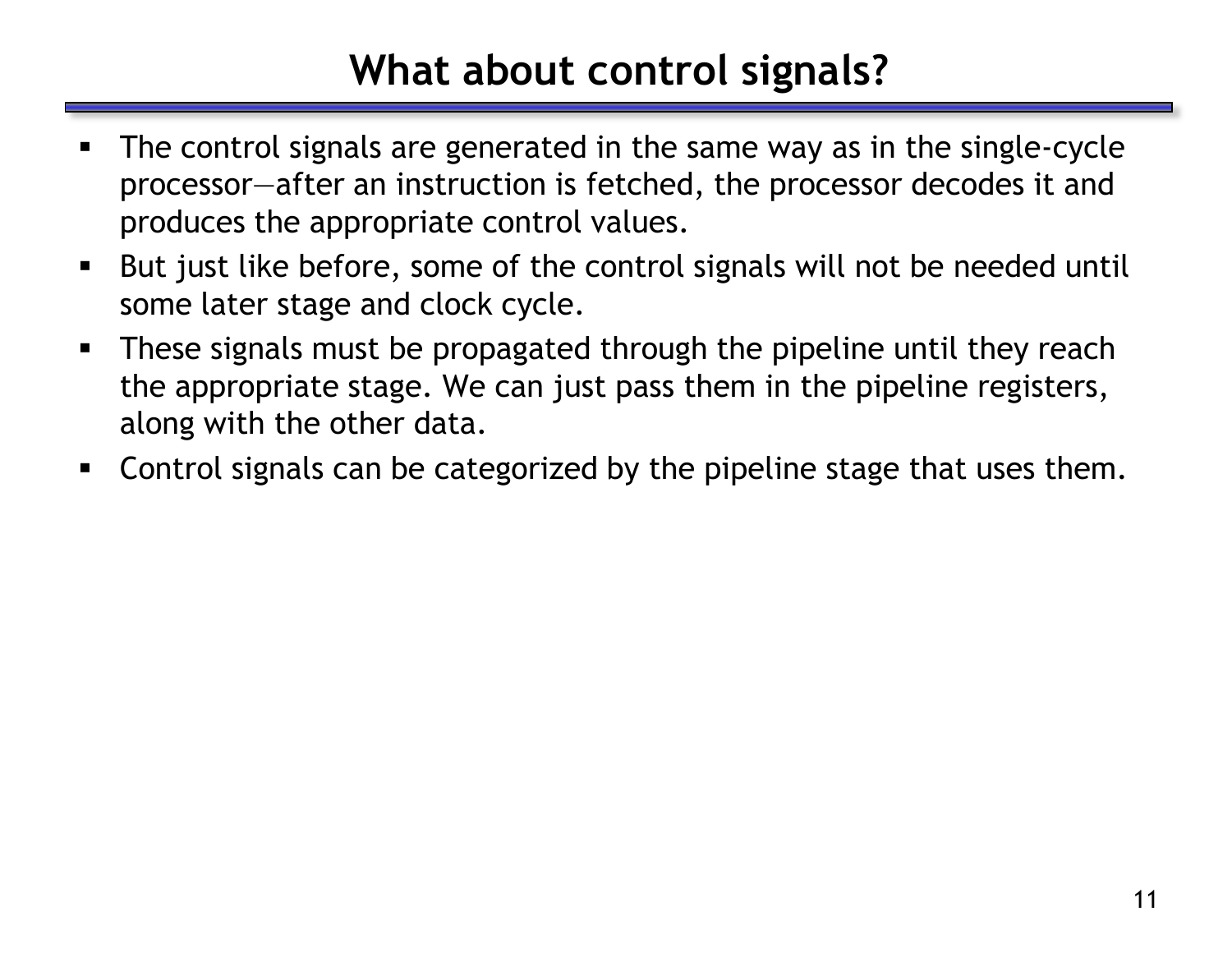### **Pipelined datapath and control**

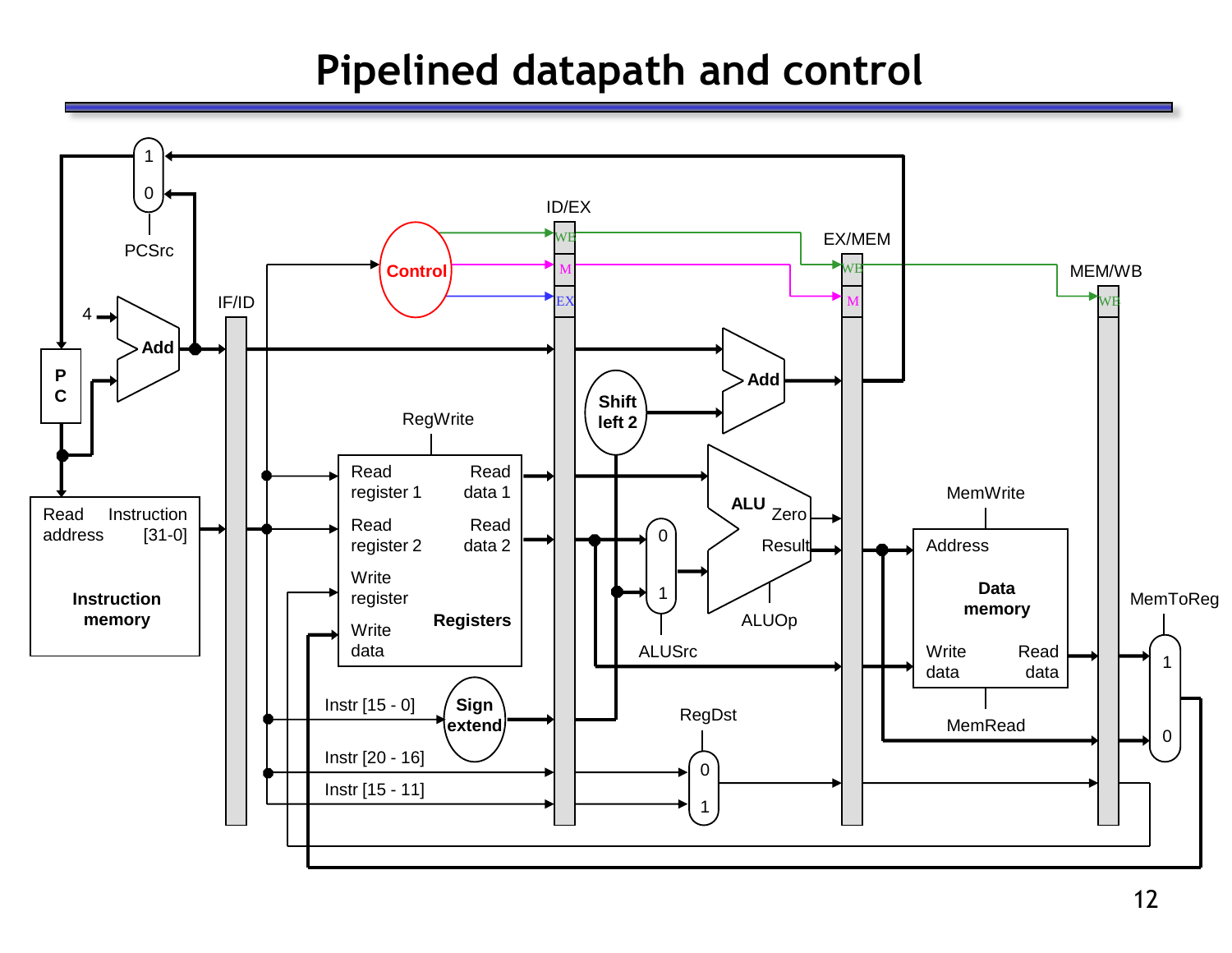# **What about control signals?**

- The control signals are generated in the same way as in the single-cycle processor—after an instruction is fetched, the processor decodes it and produces the appropriate control values.
- But just like before, some of the control signals will not be needed until some later stage and clock cycle.
- These signals must be propagated through the pipeline until they reach the appropriate stage. We can just pass them in the pipeline registers, along with the other data.
- Control signals can be categorized by the pipeline stage that uses them.

| Stage      | Control signals needed |                 |               |  |  |  |  |
|------------|------------------------|-----------------|---------------|--|--|--|--|
| EX         | <b>ALUSrc</b>          | <b>ALUOp</b>    | <b>RegDst</b> |  |  |  |  |
| <b>MEM</b> | MemRead                | <b>MemWrite</b> | <b>PCSrc</b>  |  |  |  |  |
| WB         | <b>RegWrite</b>        | <b>MemToReg</b> |               |  |  |  |  |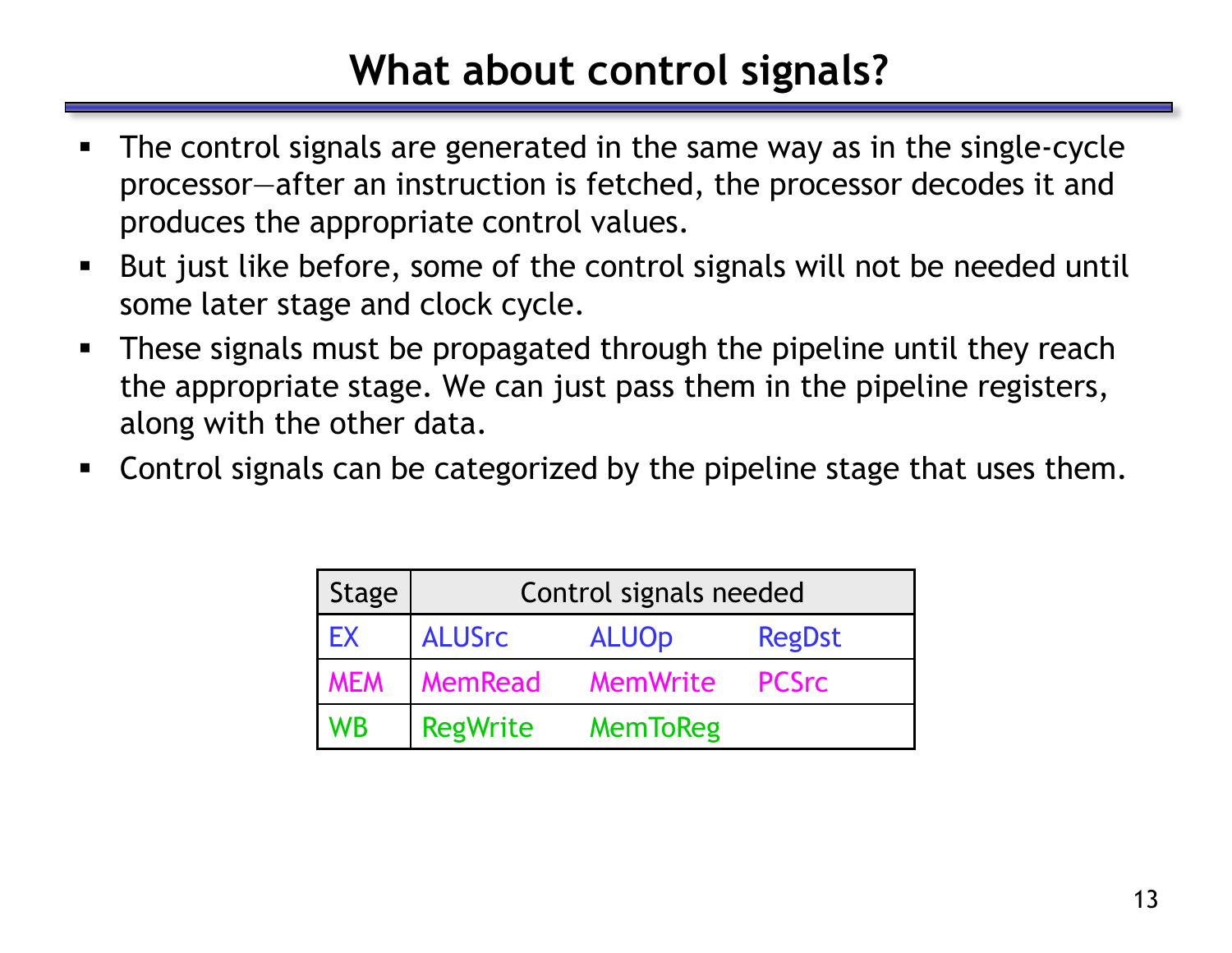### **Pipelined datapath and control**

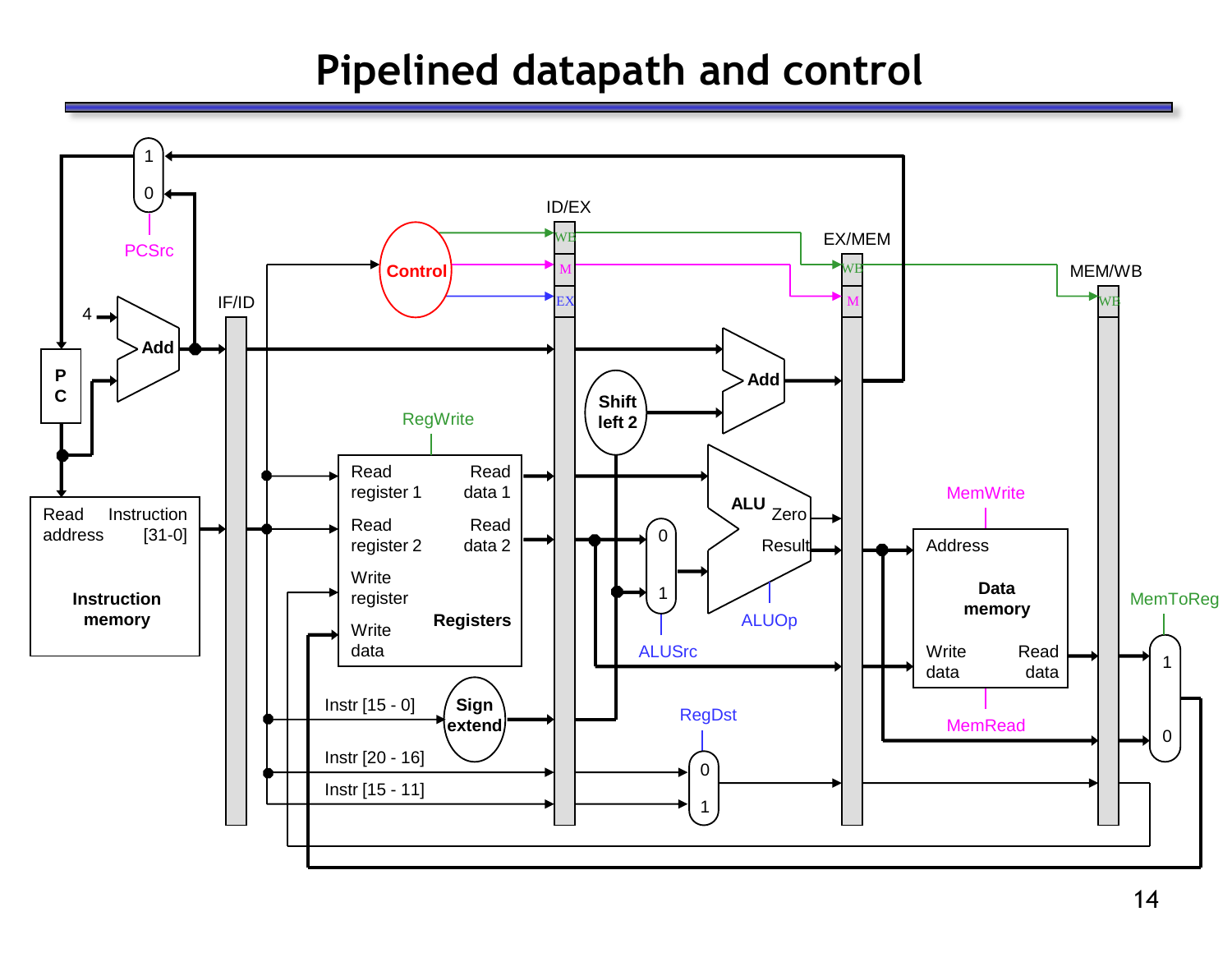### **Notes about the diagram**

- The control signals are grouped together in the pipeline registers, just to make the diagram a little clearer.
- Not all of the registers have a write enable signal.
	- Because the datapath fetches one instruction per cycle, the PC must also be updated on each clock cycle. Including a write enable for the PC would be redundant.
	- Similarly, the pipeline registers are also written on every cycle, so no explicit write signals are needed.

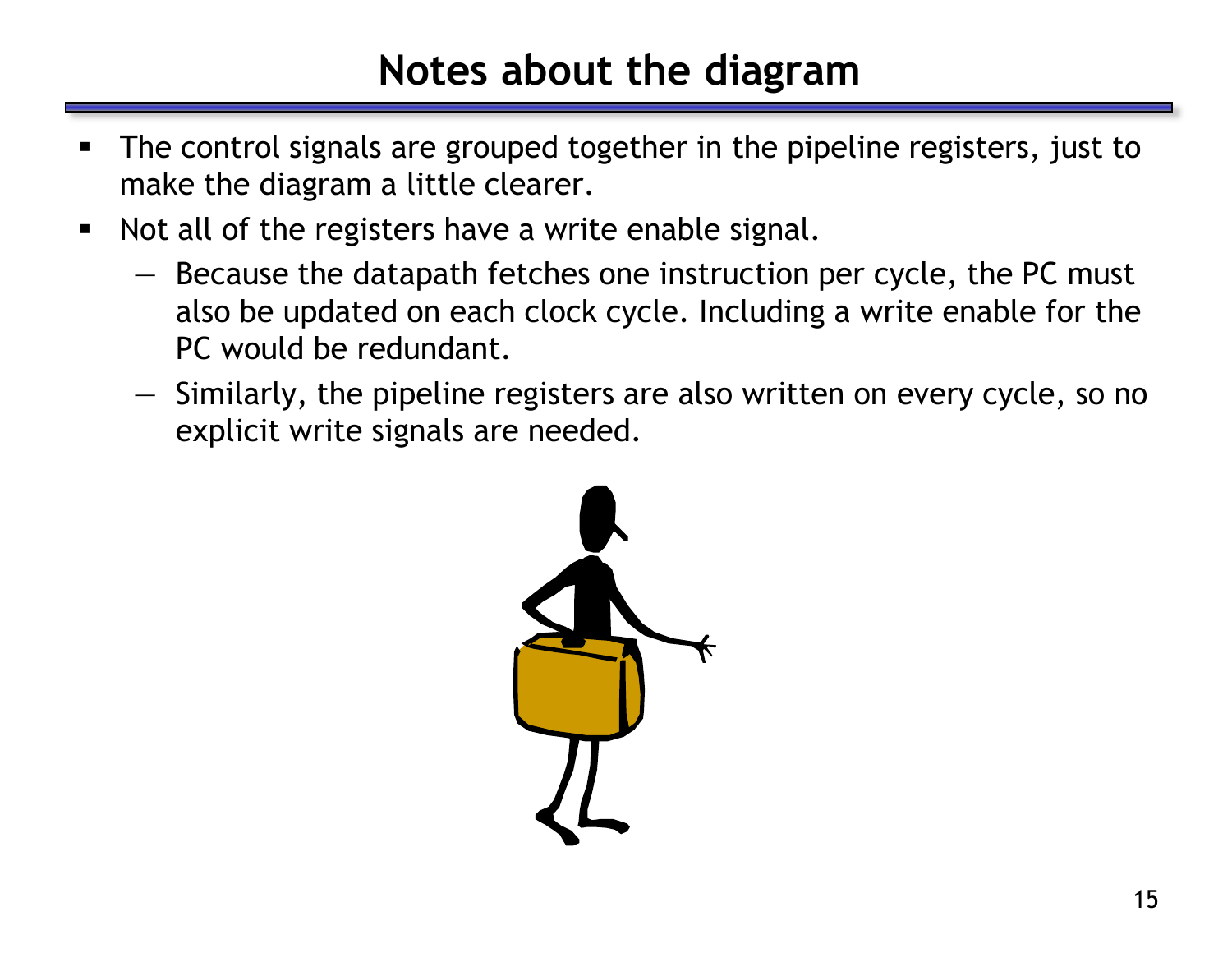### **An example execution sequence**

Here's a sample sequence of instructions to execute.

addresses in decimal

- 1000: lw \$8, 4(\$29) 1004: sub \$2, \$4, \$5 1008: and \$9, \$10, \$11 1012: or \$16, \$17, \$18 1016: add \$13, \$14, \$0
- We'll make some assumptions, just so we can show actual data values.
	- Each register contains its number plus 100. For instance, register \$8 contains 108, register \$29 contains 129, and so forth.
	- Every data memory location contains 99.
- Our pipeline diagrams will follow some conventions.
	- $-$  An X indicates values that aren't important, like the constant field of an R-type instruction.
	- Question marks ??? indicate values we don't know, usually resulting from instructions coming before and after the ones in our example.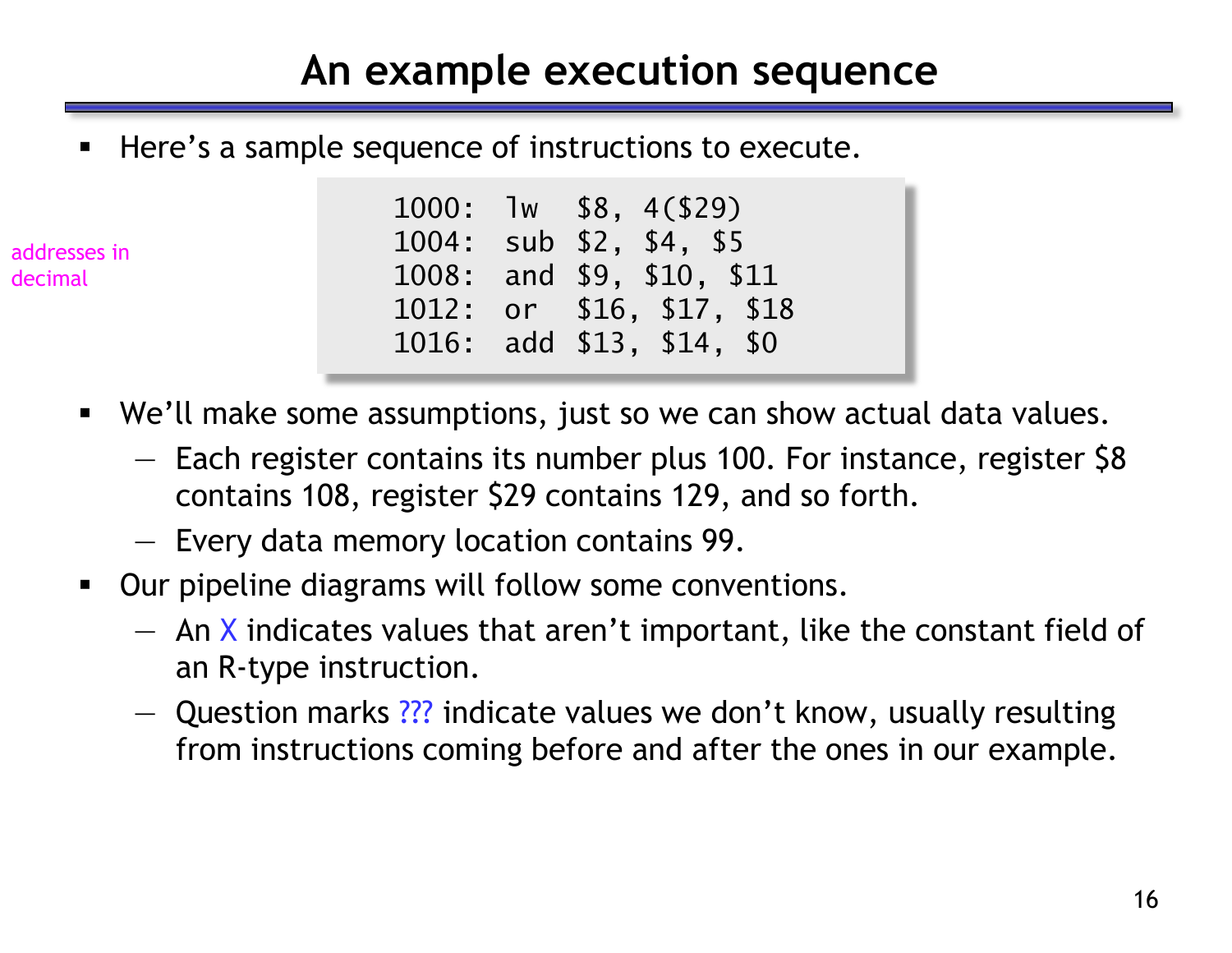# **Cycle 1 (filling)**

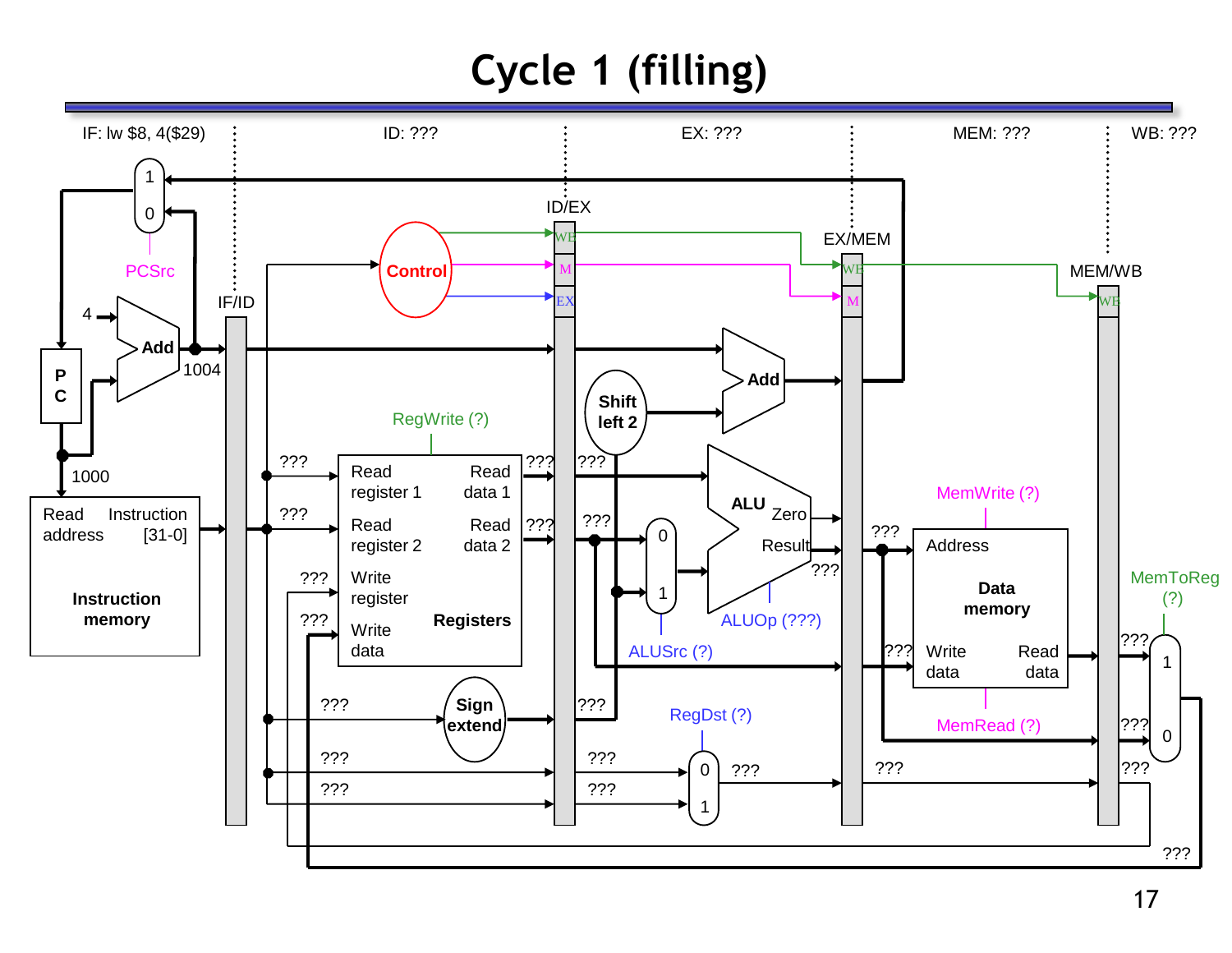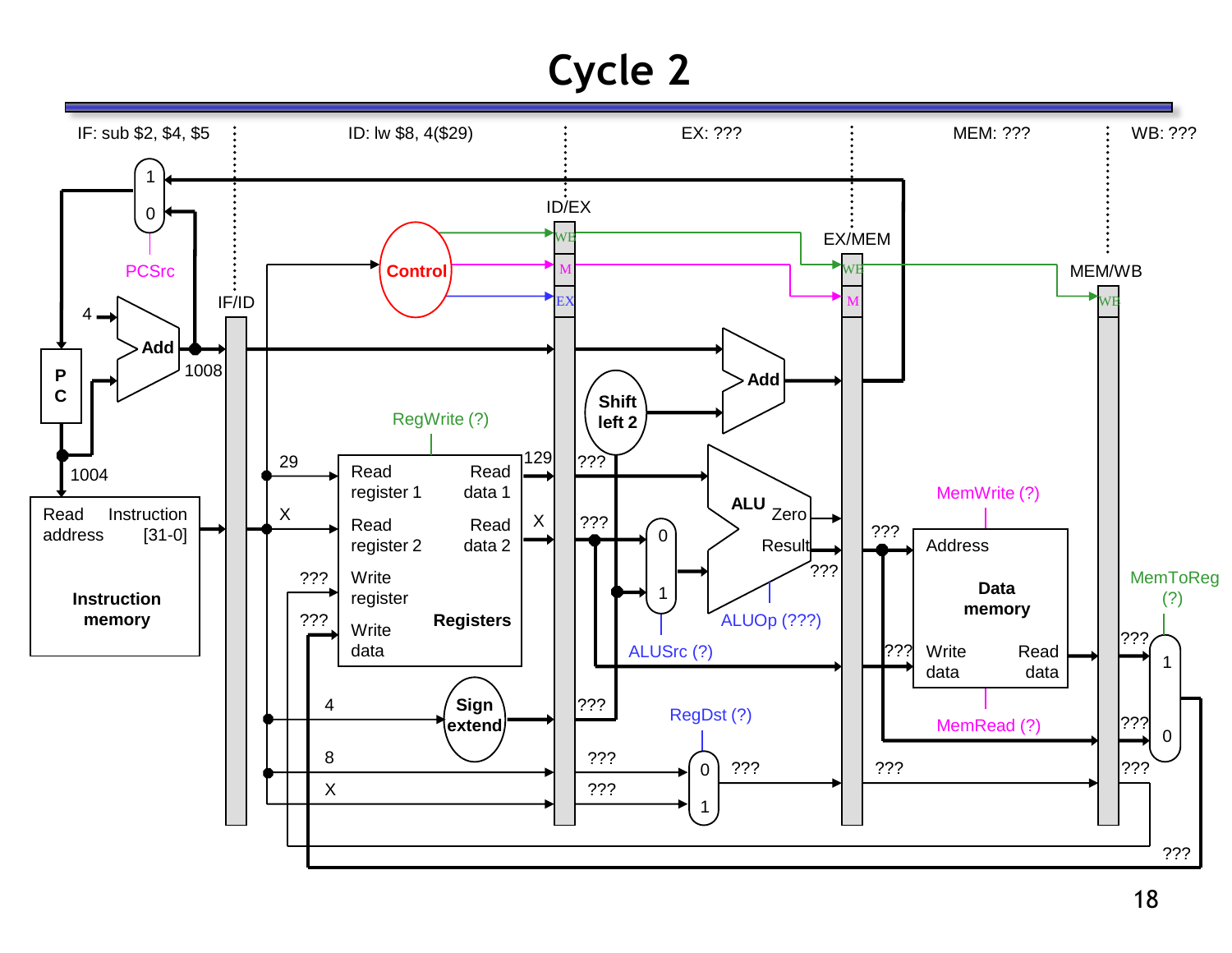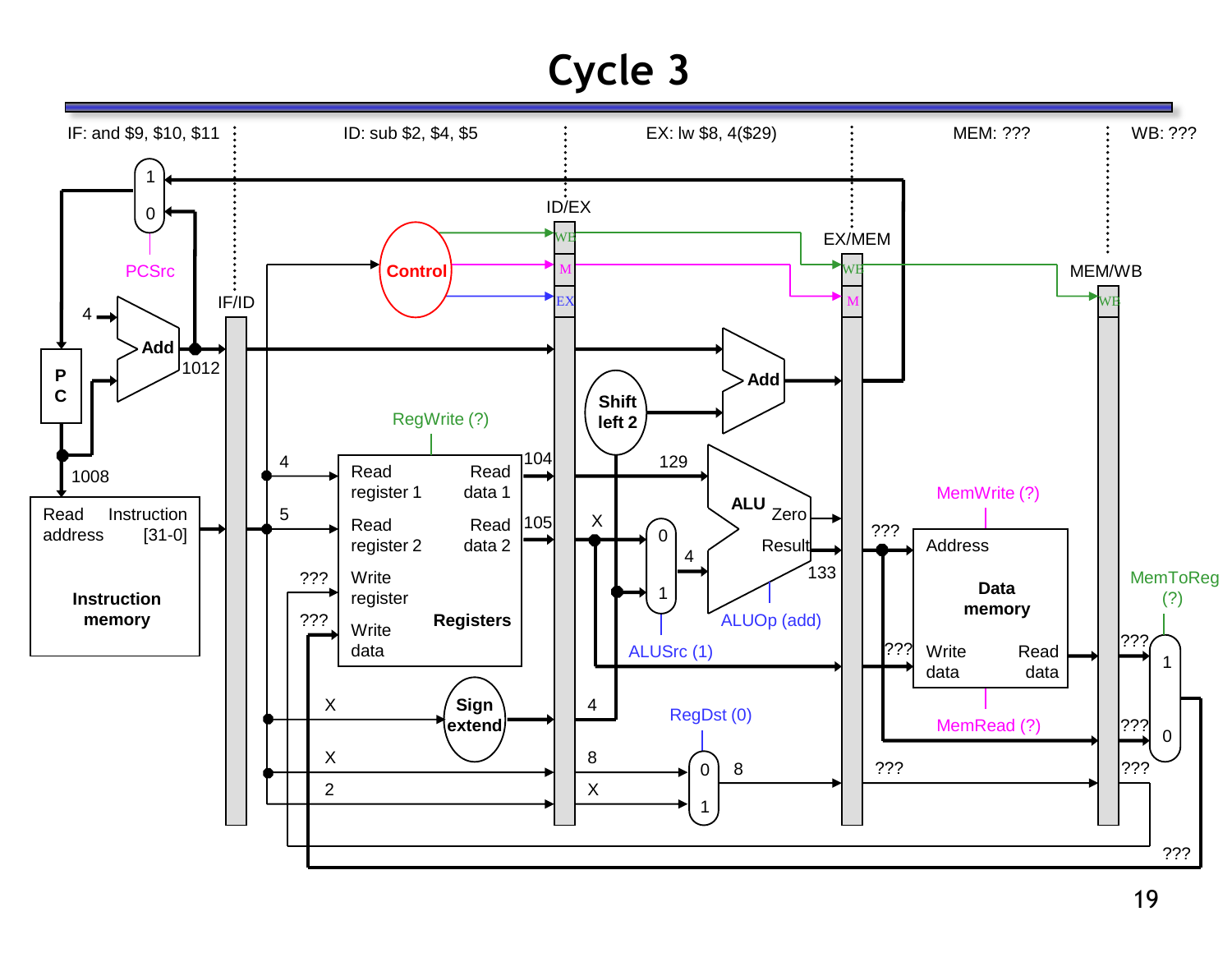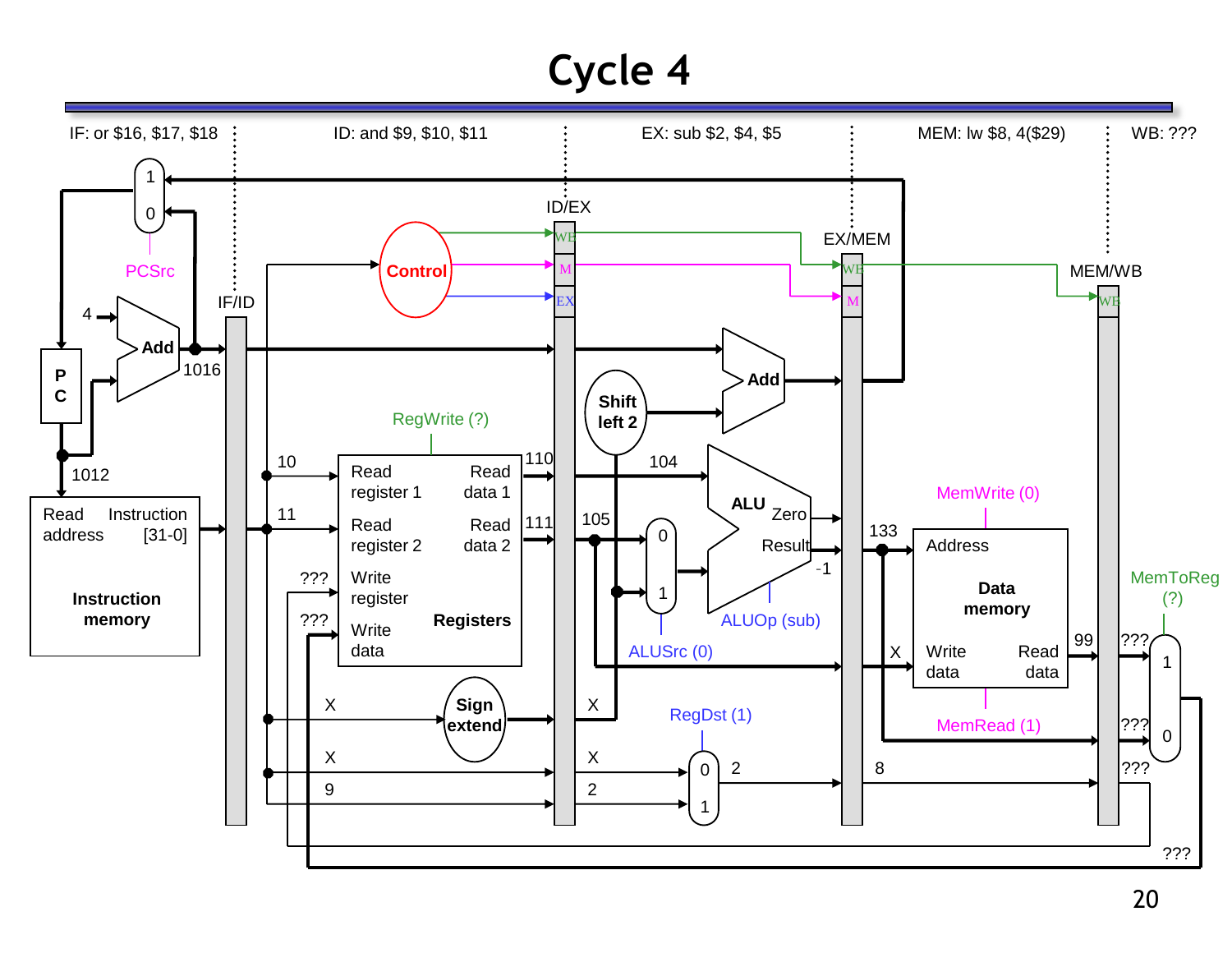# **Cycle 5 (full)**

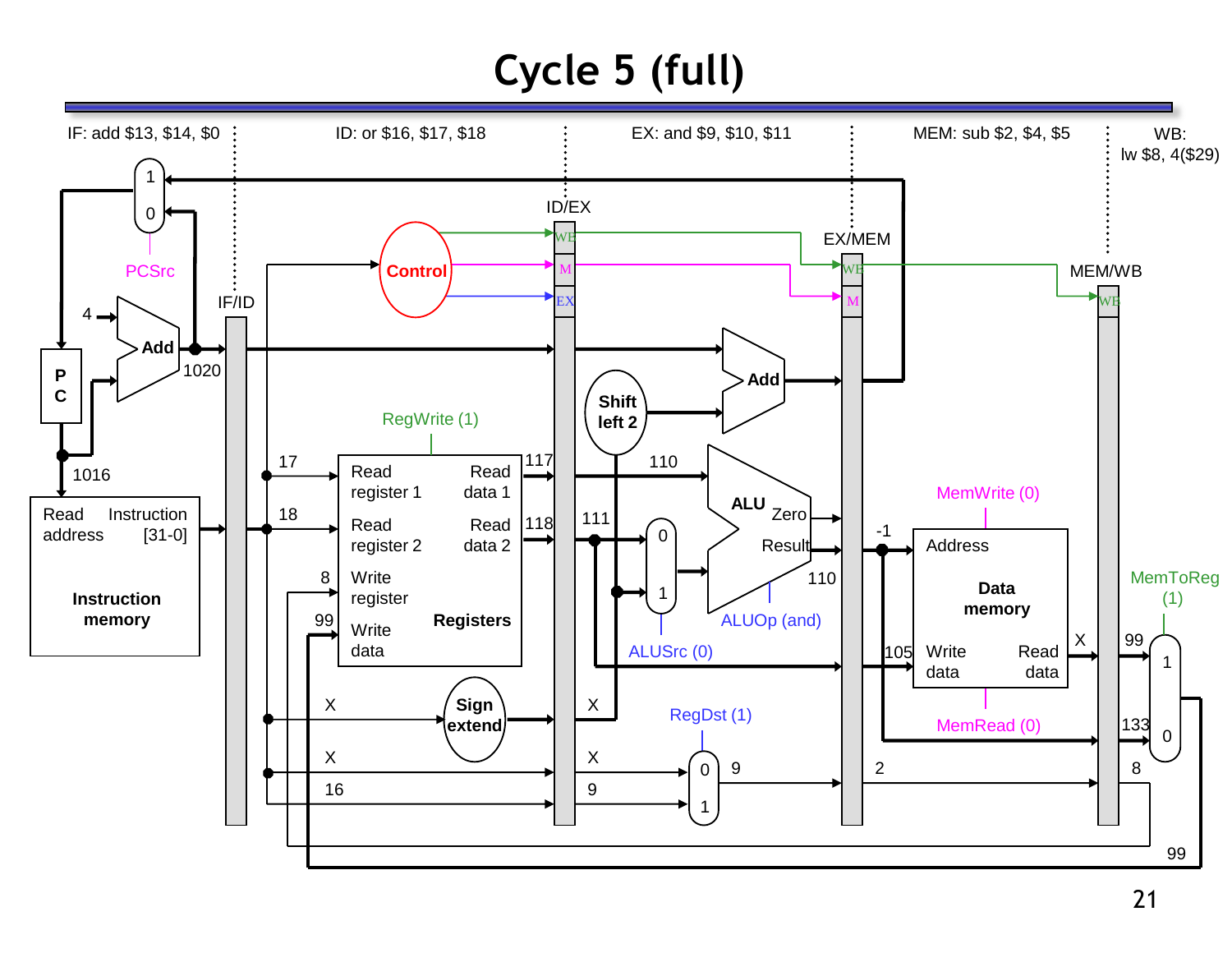# **Cycle 6 (emptying)**

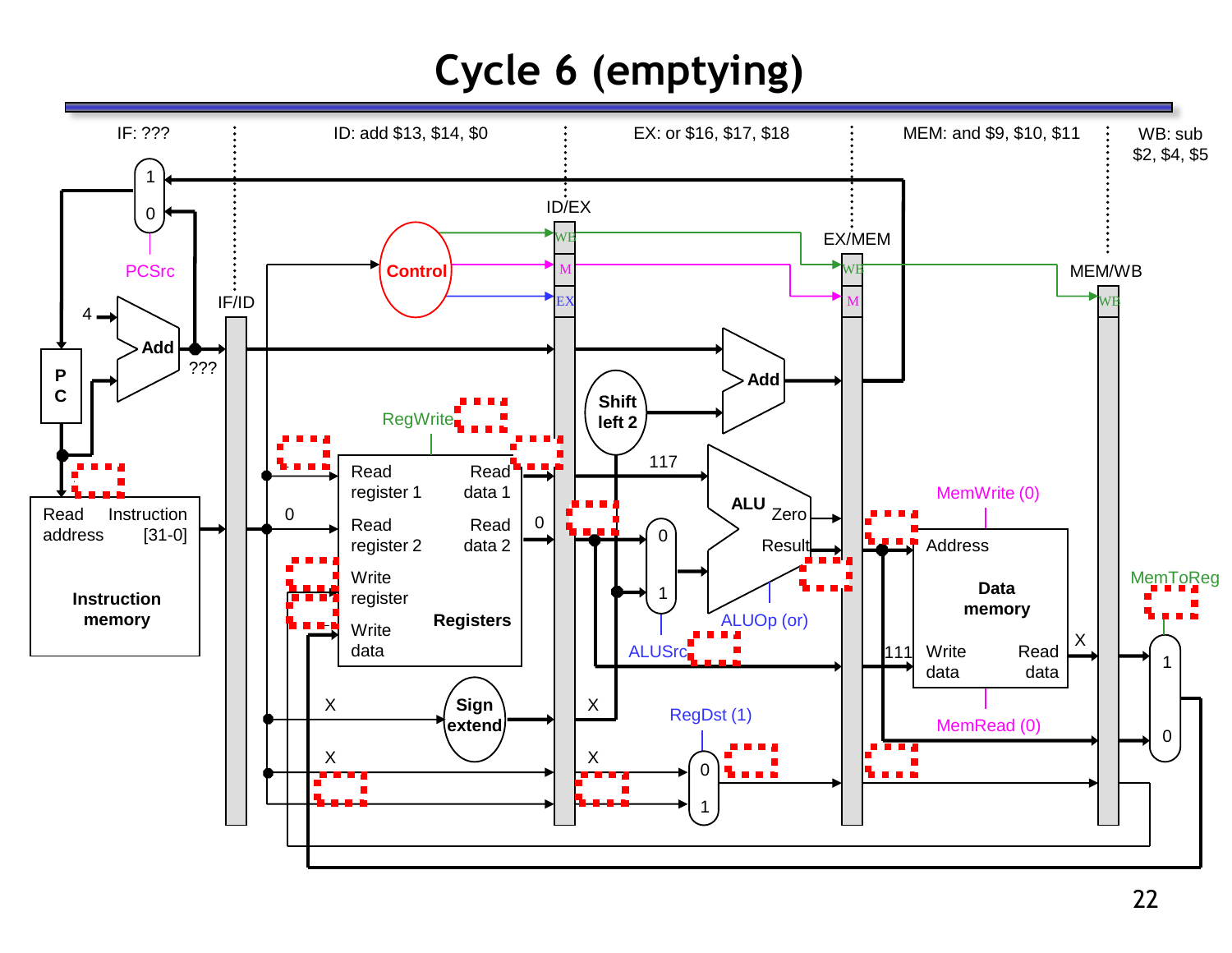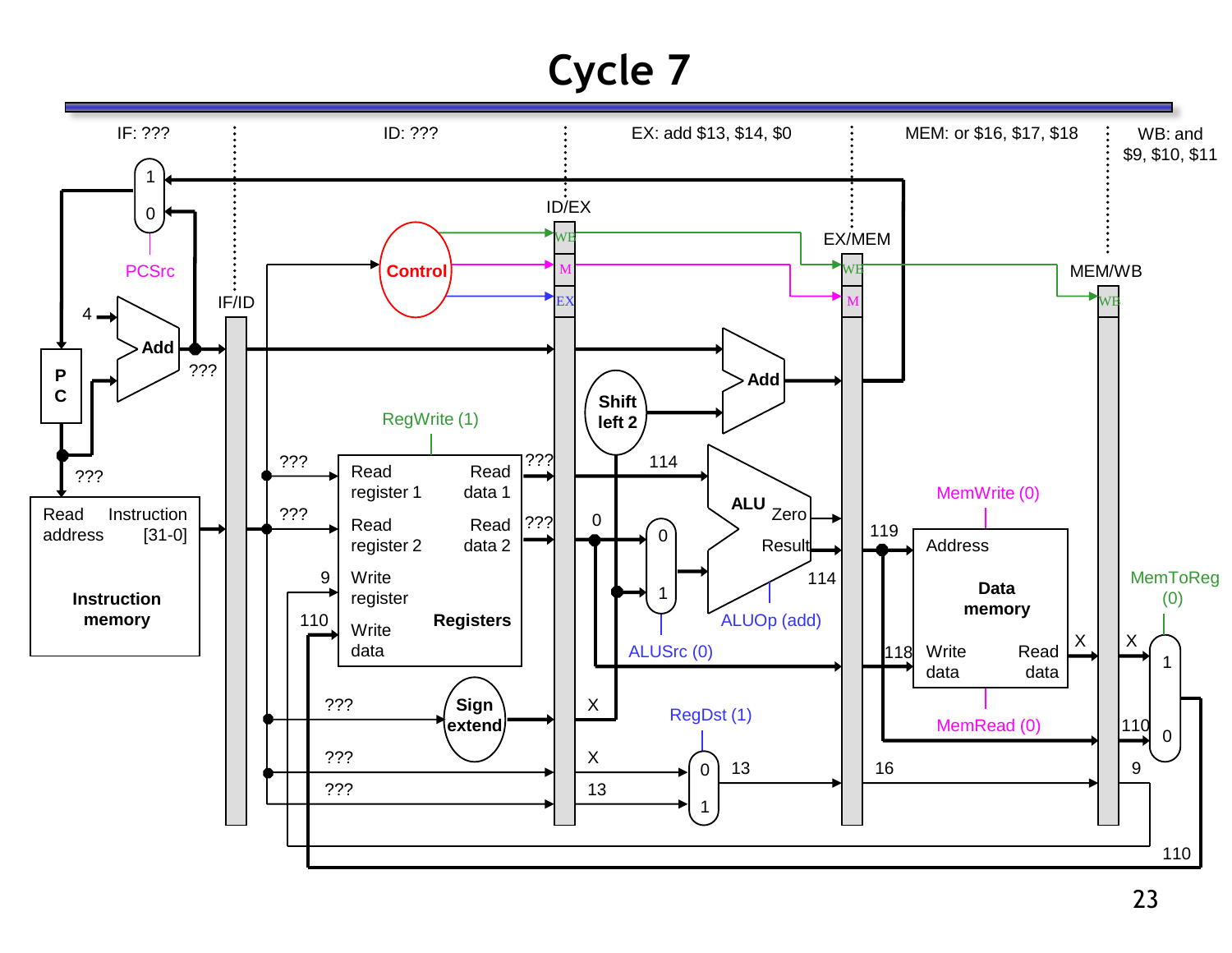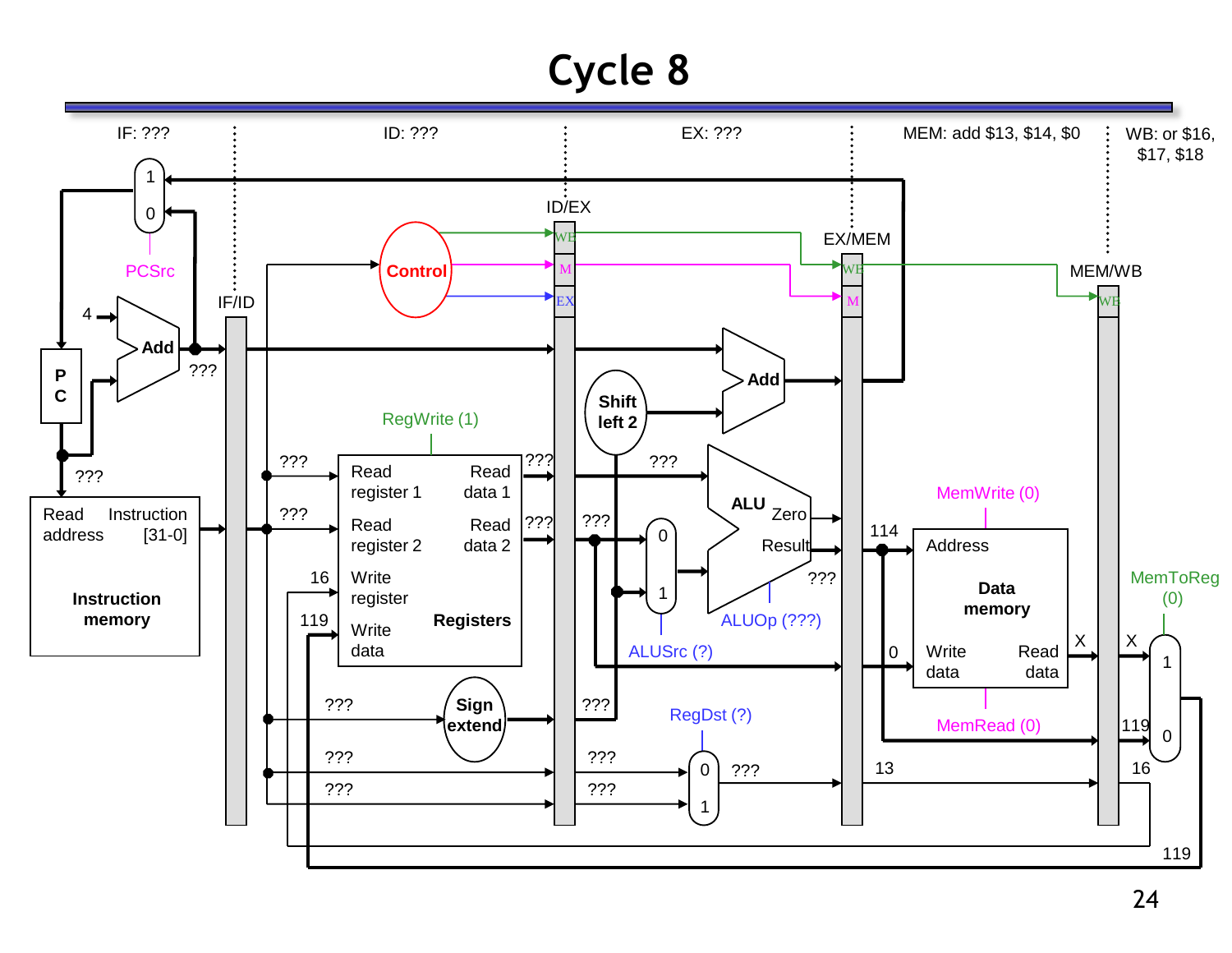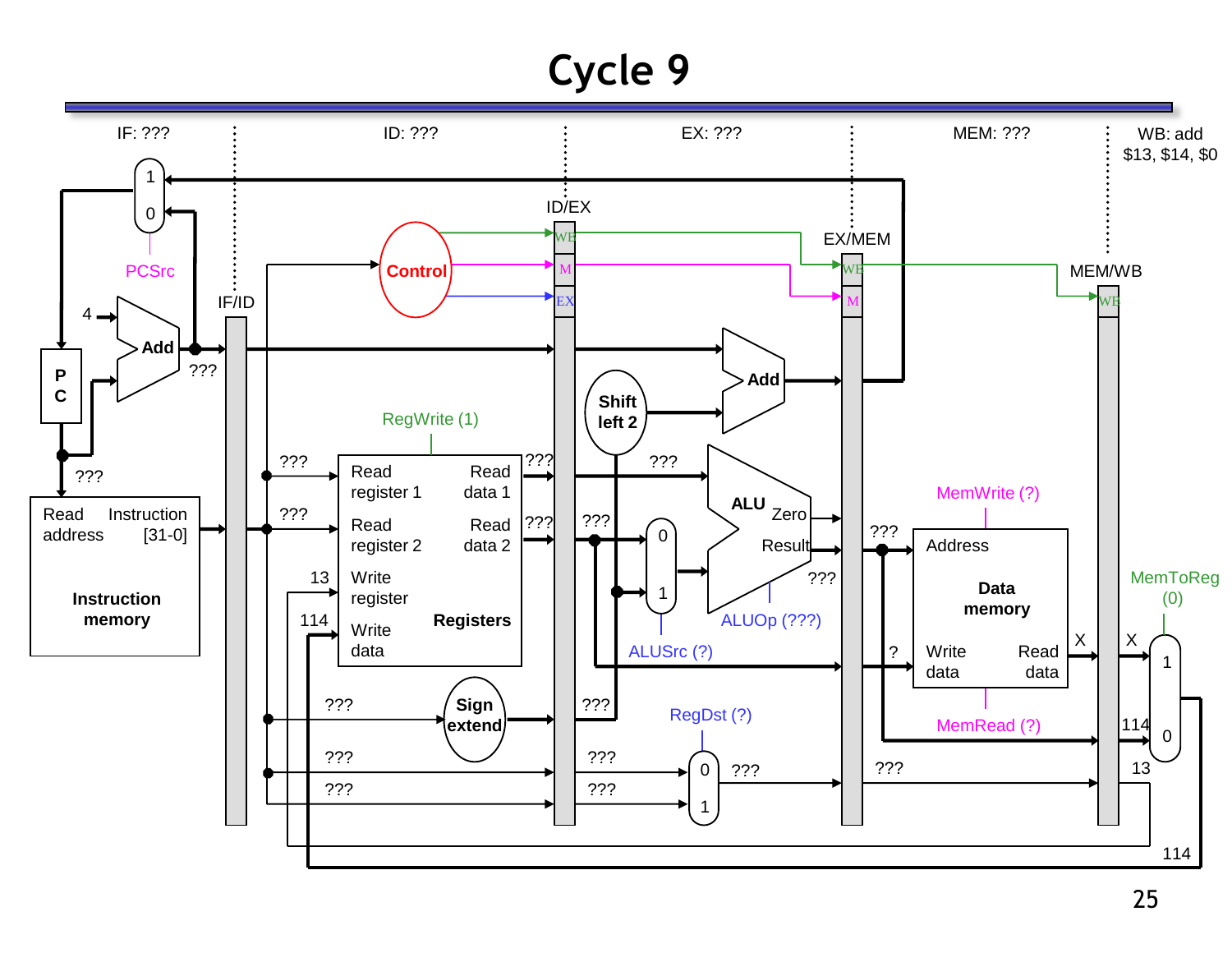## **That's a lot of diagrams there**



- **Compare the last nine slides with the pipeline diagram above.** 
	- You can see how instruction executions are overlapped.
	- Each functional unit is used by a *different* instruction in each cycle.
	- The pipeline registers save control and data values generated in previous clock cycles for later use.
	- When the pipeline is full in clock cycle 5, all of the hardware units are utilized. This is the ideal situation, and what makes pipelined processors so fast.
- Try to understand this example or the similar one in the book at the end of Section 6.3.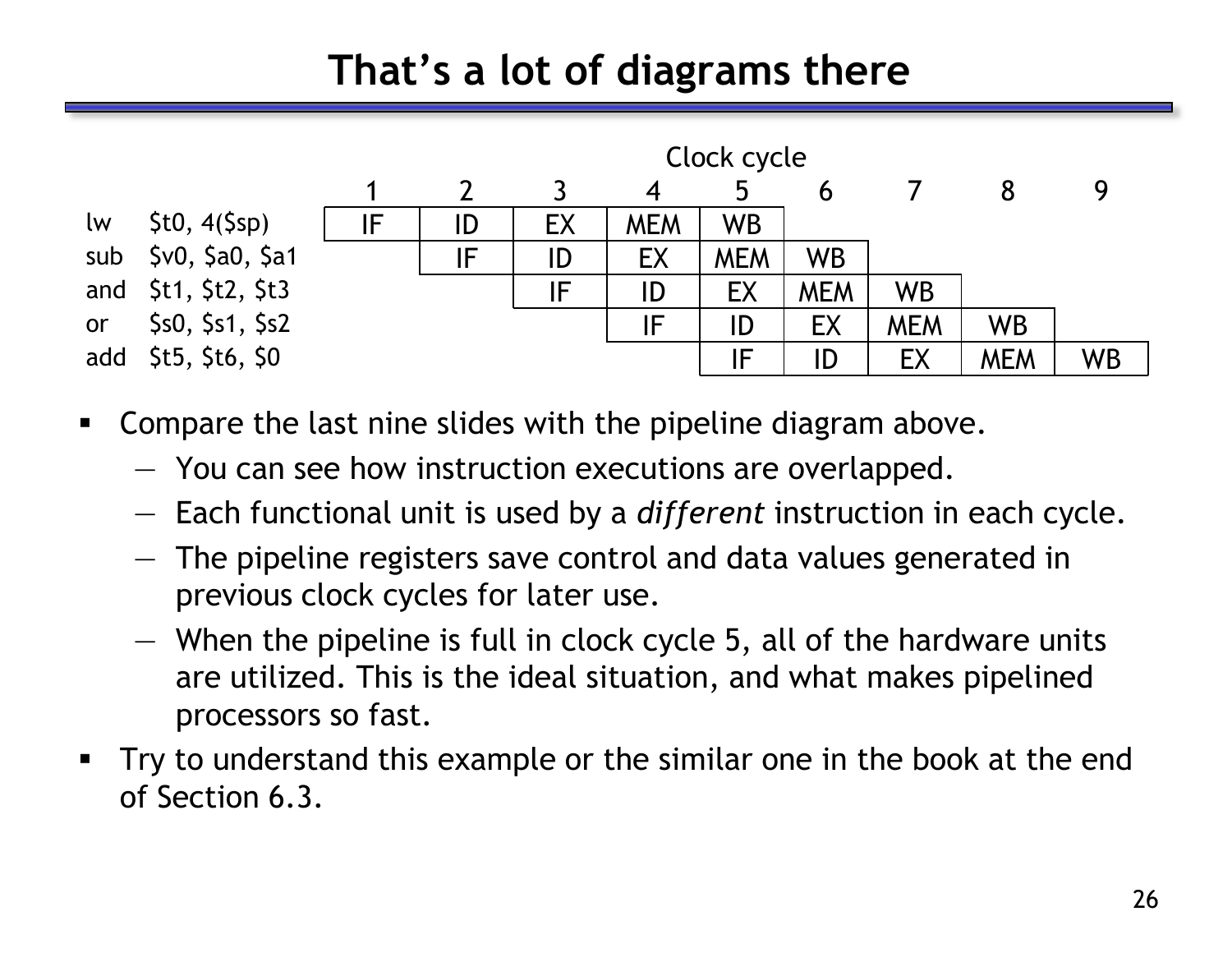Assuming the following functional unit latencies:



What is the cycle time of a single-cycle implementation? — What is its throughput?

What is the cycle time of a ideal pipelined implementation? — What is its steady-state throughput?

**How much faster is pipelining?**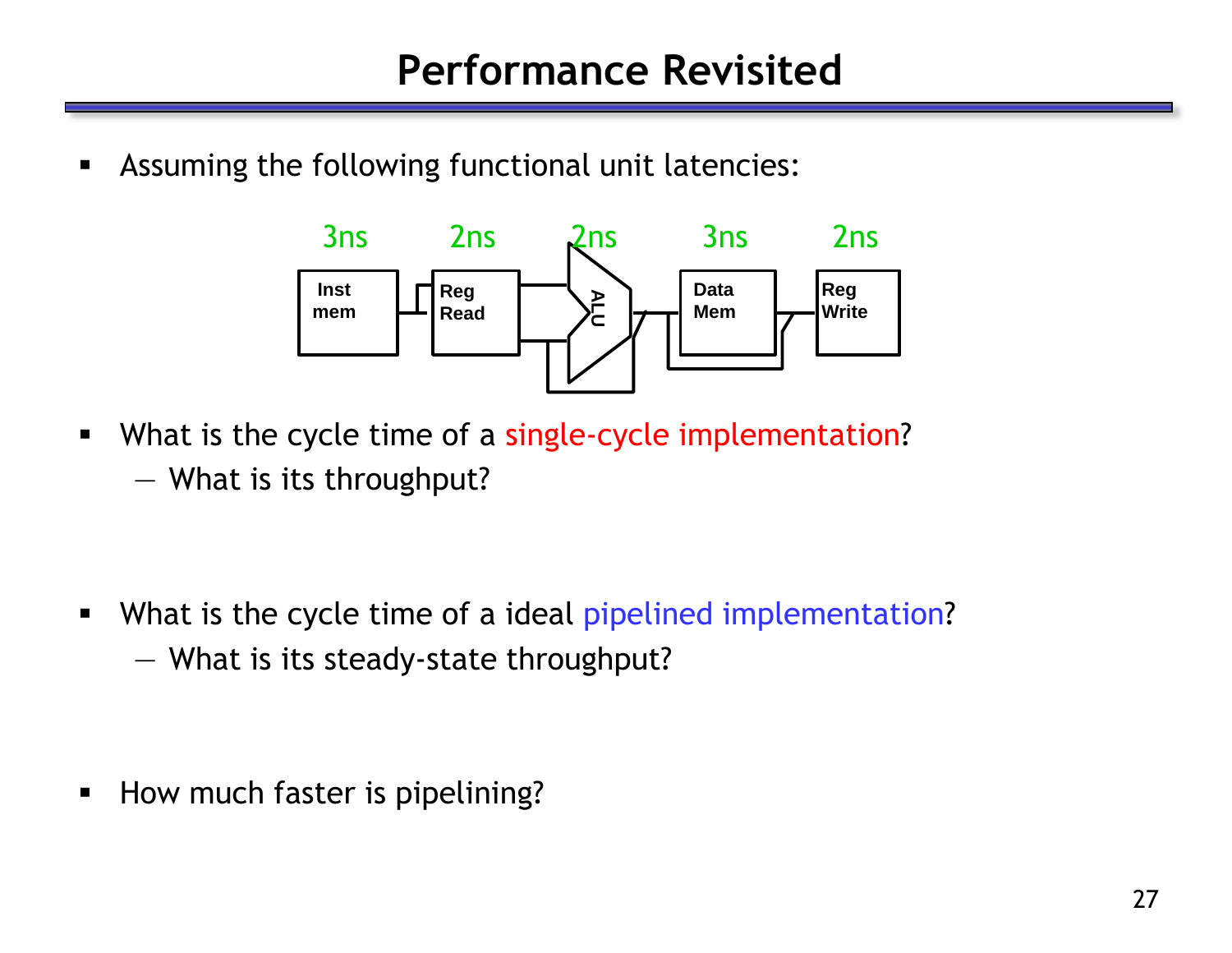# **Ideal speedup**



- In our pipeline, we can execute up to five instructions simultaneously.
	- This implies that the maximum speedup is 5 times.
	- In general, the ideal speedup equals the pipeline depth.
- Why was our speedup on the previous slide "only" 4 times?
	- The pipeline stages are imbalanced: a register file and ALU operations can be done in 2ns, but we must stretch that out to 3ns to keep the ID, EX, and WB stages synchronized with IF and MEM.
	- Balancing the stages is one of the many hard parts in designing a pipelined processor.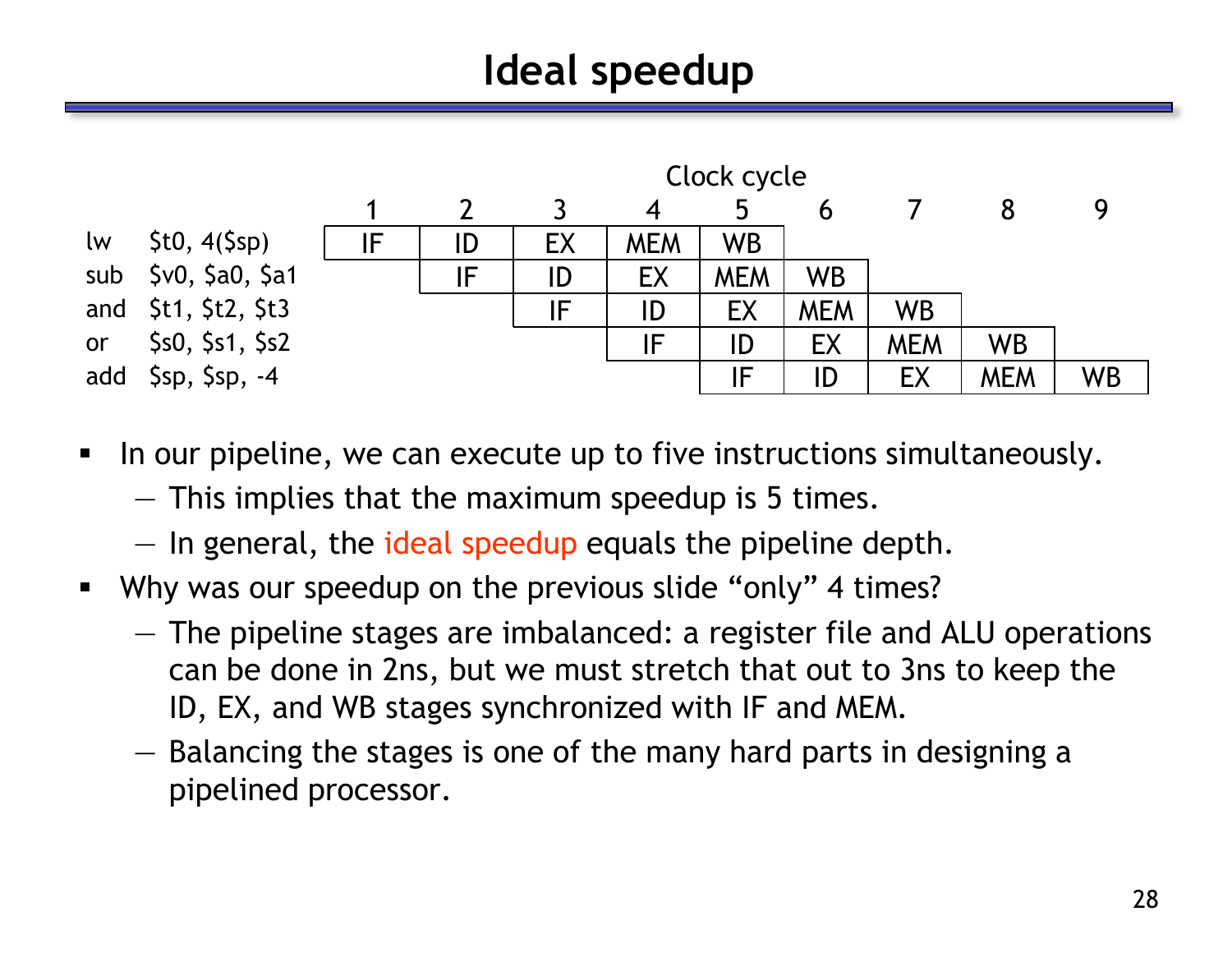# **The pipelining paradox**



- Pipelining does *not* improve the execution time of any single instruction. Each instruction here actually takes *longer* to execute than in a singlecycle datapath (15ns vs. 12ns)!
- Instead, pipelining increases the throughput, or the amount of work done per unit time. Here, several instructions are executed together in each clock cycle.
- The result is improved execution time for a *sequence* of instructions, such as an entire program.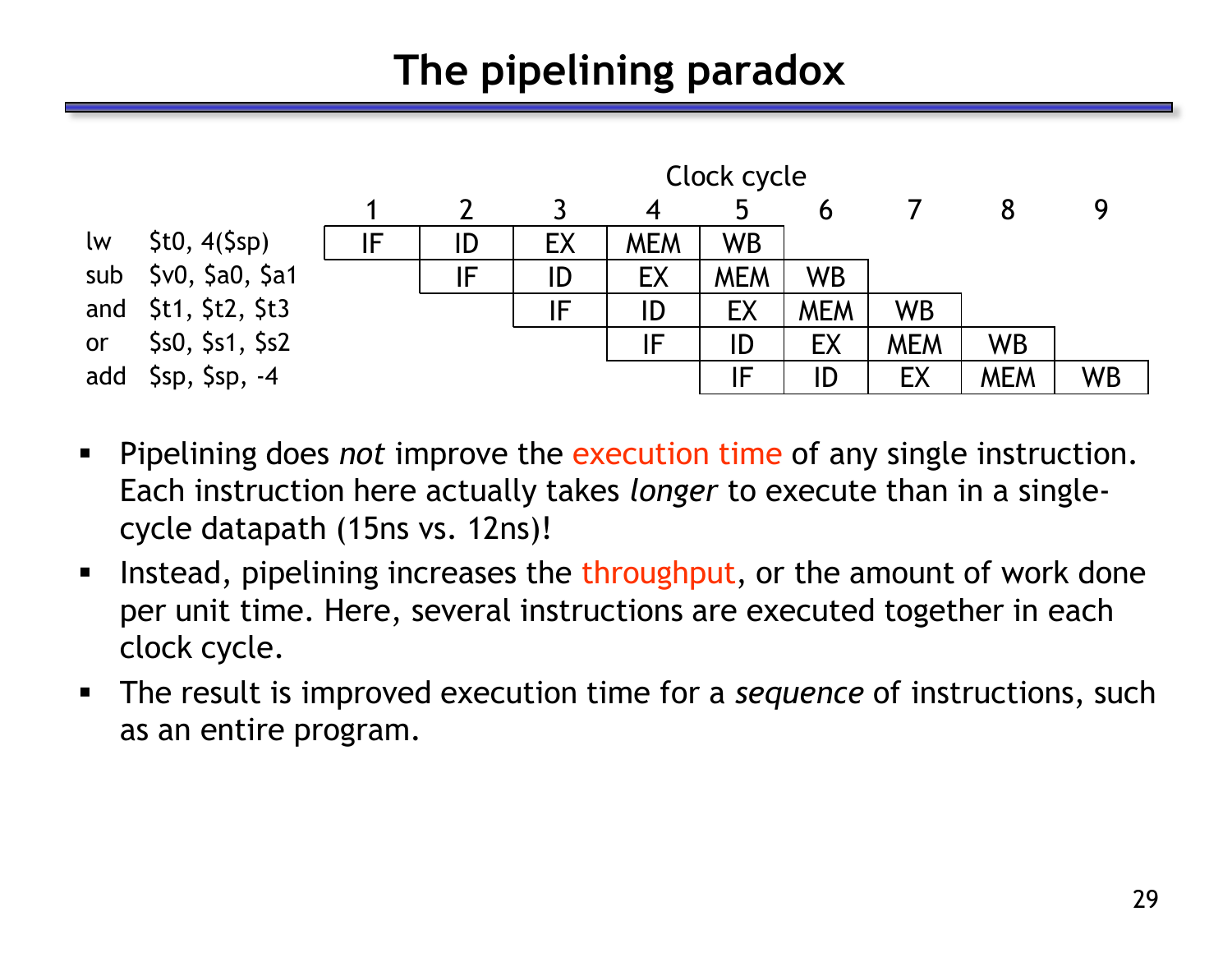## **Instruction set architectures and pipelining**

- The MIPS instruction set was designed especially for easy pipelining.
	- All instructions are 32-bits long, so the instruction fetch stage just needs to read one word on every clock cycle.
	- Fields are in the same position in different instruction formats—the opcode is always the first six bits, rs is the next five bits, etc. This makes things easy for the ID stage.
	- MIPS is a register-to-register architecture, so arithmetic operations cannot contain memory references. This keeps the pipeline shorter and simpler.
- **Pipelining is harder for older, more complex instruction sets.** 
	- If different instructions had different lengths or formats, the fetch and decode stages would need extra time to determine the actual length of each instruction and the position of the fields.
	- With memory-to-memory instructions, additional pipeline stages may be needed to compute effective addresses and read memory *before*  the EX stage.